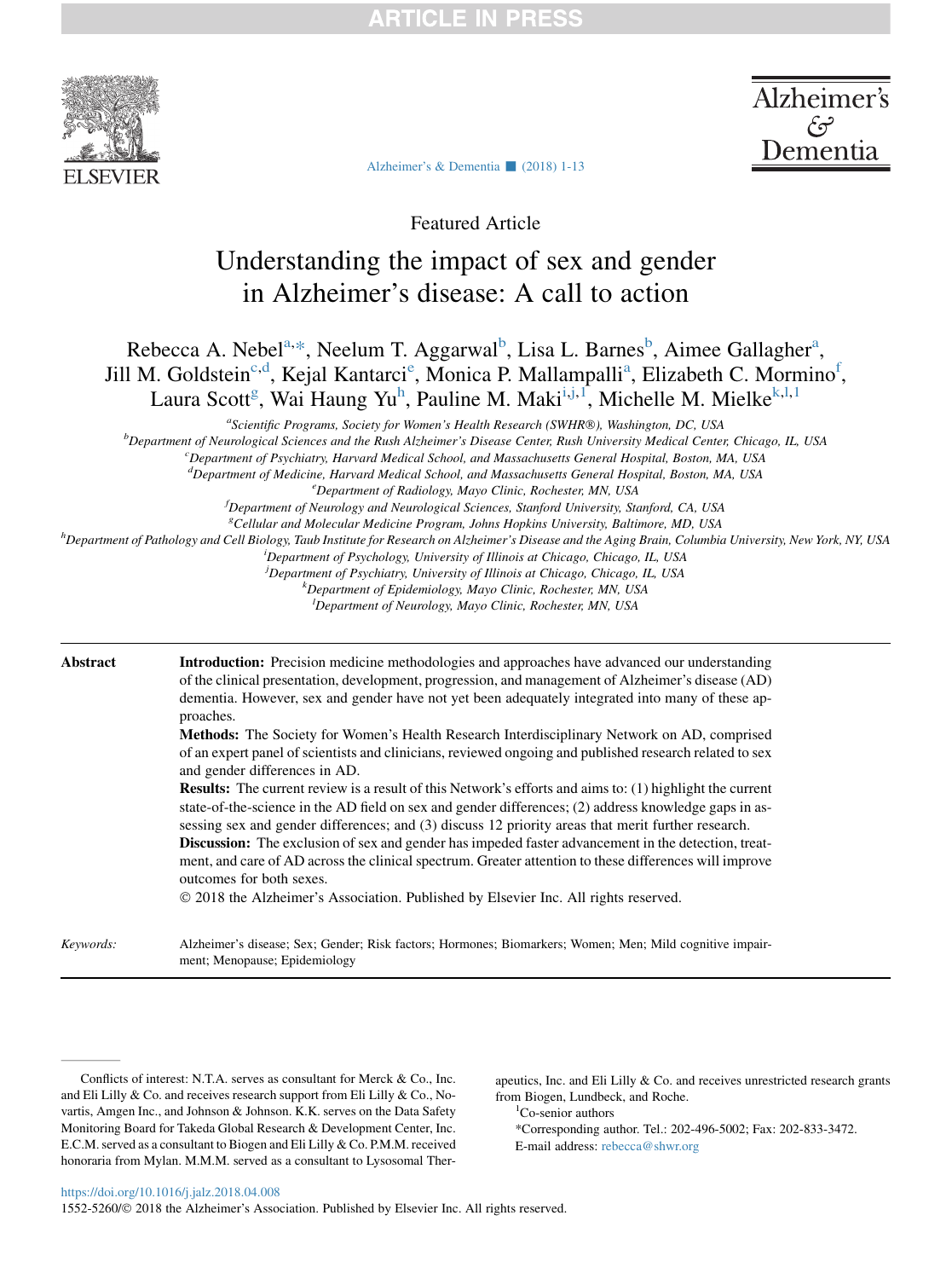### 1. Introduction

Alzheimer's disease (AD) is a progressive neurodegenerative disease that causes memory loss, cognitive deficits, and behavioral changes. More than 5.5 million Americans, including an estimated 5.3 million people aged 65 years and older, are currently living with AD dementia; approximately two-thirds of whom are women. AD dementia is the fifth leading cause of death in the United States in women and the eighth leading cause of death in men [\[1\].](#page-9-0) The economic impact of AD is significant, costing an estimated \$259 billion for the US health-care system in 2017. By 2050, AD is projected to cost more than \$1.1 trillion dollars with fourfold increases both in government spending under Medicare and Medicaid and in out-of-pocket spending [\[1\]](#page-9-0).

The hallmark characteristics of AD include the presence of extracellular senile plaques comprised of amyloid- $\beta$  (A $\beta$ ) protein, intracellular neurofibrillary tangles (NFTs) made up of abnormally phosphorylated tau protein, and neurodegeneration [\[2\]](#page-9-0). Although AD neuropathology has been well defined, the underlying cause or causes of the disease remain debatable. Several theories have been suggested [\[3\],](#page-9-0) including genetic susceptibility, the amyloid hypothesis, accelerated aging, the cholinergic hypothesis, neuroinflammation and immune dysregulation, neurovascular dysfunction, the mitochondrial cascade hypothesis, synaptic dysfunction, and environmental risk factors. There is considerable heterogeneity in AD pathology, the clinical presentation, and disease progression. Therefore, it is most likely that multiple pathways are involved and that the specific pathways affected differ across individuals.

Over the last decade, precision medicine methodologies and approaches have advanced our understanding of the pathophysiological changes involved in the development and progression of AD dementia and can inform the development of targeted interventions. However, sex and gender have not yet been integrated into precision medicine approaches. The exclusion of these factors has impeded faster advancement in the detection and treatment of AD. Such advances are a key to optimize health-care utilization and the high costs associated with AD care.

Sex, in medical research, refers to biological and physiological differences between women and men, with sex chromosomes (XX vs. XY) and gonadal hormones primarily contributing to these differences at the cellular, organ, and systems level. Gender refers to a combination of environmental, social, and cultural influences on the biological factors in women and men. Gender is rooted in biology and shaped by environment and experience [\[4\]](#page-9-0). There is growing evidence to support that both sex and gender affect the etiology, presentation, and treatment outcomes of many diseases. Although, tremendous strides have been made in AD research over the past several years, limited attention has been given to sex and gender differences in AD, leading to significant knowledge gaps in research and a lack of awareness among the research community on sex and gender differences in AD [\[5\]](#page-9-0). To maximize the development of current and future treatments and interventions across the AD spectrum, sex and gender differences in AD must be better understood and measured [\[6–8\]](#page-9-0). By this, we mean that studies of female/male differences in AD should focus not only on biological sex but also on gender differences in factors such as education, caregiving, and other gender roles, as well as mental health factors where both biological and social factors contribute to female/male differences.

Building on this background, the Society for Women's Health Research Interdisciplinary Network on Alzheimer's Disease, comprised of an expert panel of scientists and clinicians (Table 1), convened to review ongoing research and published literature related to sex and gender differences in AD to identify areas of need for future research. The aims of this review are to: (1) highlight the current state of the science in the AD field on sex and gender differences; (2) address knowledge gaps in assessing sex and gender differences in AD; and (3) discuss priority areas with respect to sex and gender differences that merit further exploration. While we understand that basic science is critical in contributing to our understanding of mechanisms underlying sex differences in AD and warrants continued attention, this review focuses explicitly on clinical research. The intent of the review is not to serve as a systematic review of the entire literature on sex and gender differences in AD, but rather to demonstrate that numerous clinical research studies point to the importance of considering biological sex and gender when examining the epidemiology, clinical presentation, clinical course, and neurobiological manifestations of the disease. We also briefly describe the importance of recognizing caregiving as a role of the female gender that leads to women taking on a greater burden of the societal costs of AD. The overarching goal of the manuscript is to direct attention to this literature as justification for the importance of explicitly examining the effects of sex and gender in studies of AD, to understand the factors that contribute to inconsistencies in some areas of research, and to determine the

#### Table 1

Society for Women's Health Research Interdisciplinary Network on Alzheimer's Disease members and their affiliations

- Pauline M. Maki, PhD, Network Chair, Professor, Psychology and Psychiatry, University of Illinois at Chicago
- Michelle M. Mielke, PhD, Network Co-Chair, Professor, Health Sciences Research, Division of Epidemiology, and Professor of Neurology, Mayo Clinic
- Neelum T. Aggarwal, MD, Associate Professor, Neurological Sciences, Rush University Medical Center
- Lisa L. Barnes, PhD, Professor Behavioral Sciences, Neurological Sciences, Rush University Medical Center
- Jill M. Goldstein, PhD, Professor, Psychiatry and Medicine, Harvard Medical School and Massachusetts General Hospital
- Kejal Kantarci, MD, MS, Professor, Radiology, Mayo Clinic
- Elizabeth C. Mormino, PhD, Assistant Professor, Neurology & Neurological Sciences, Stanford University
- Wai Haung Yu, PhD, Assistant Professor, Pathology & Cell Biology, Columbia University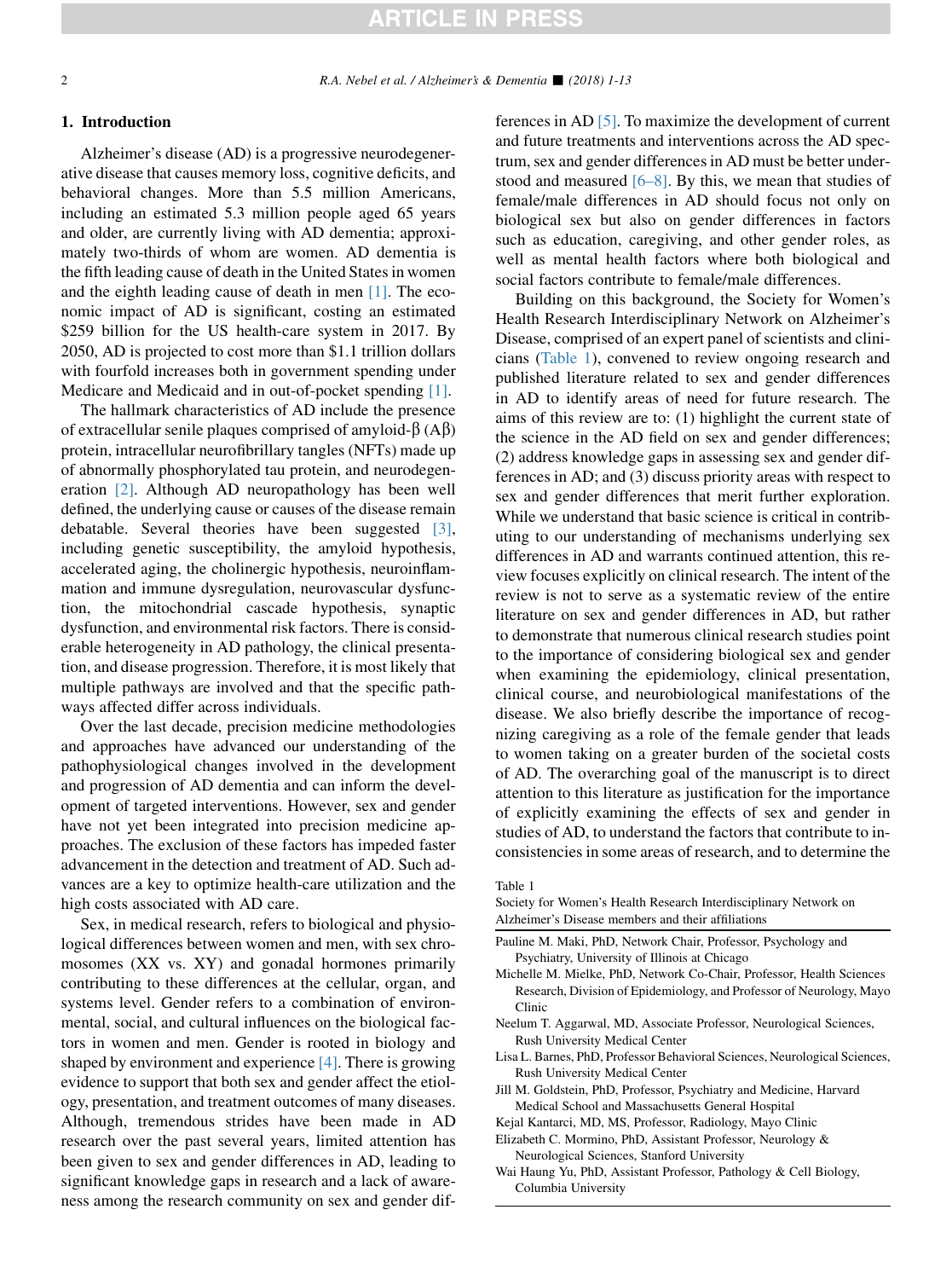robustness of sex and gender differences and their relevance to clinical practice.

### 1.1. Sex and gender differences in the frequency, prevalence, and incidence of AD

The terms used to describe sex differences for the number of people affected by AD are often used interchangeably (i.e., frequency, prevalence, and incidence) but mean different things. Understanding these definition differences is important in assessing sex differences in disease burden. Based on a frequency count of all individuals with AD, more women than men are living with a diagnosis of AD. It is estimated that of the 5.3 million people aged 65 years and older with AD in the United States, 3.3 million are women, and 2.0 million are men [\[1\].](#page-9-0) The burden of AD also impacts women more substantially than men because two-thirds of caregivers are women, one-third of whom are daughters [\[1\]](#page-9-0). Women also have a greater lifetime risk of developing AD. Lifetime risk is defined as the probability that someone of a given age will develop a condition during his or her remaining life span [\[1\]](#page-9-0). The estimated lifetime risk for AD at age 45 is approximately one in five (20%) for women and one in 10 (10%) for men. An important contributor to this sex difference in both the frequency and the lifetime risk is that women live longer than men. Age is the strongest risk factor for sporadic AD, and there are more women at older ages, when the development of AD is most likely. However, longevity does not wholly explain the higher frequency and lifetime risk in women.

When assessing the prevalence (total number with disease divided by total number of individuals in the population) or incidence (total number of individuals developing a disease in a given time period divided by the number of people at risk of the disease) of AD by sex, the results are conflicting and appear somewhat dependent on the time period and geographic region where the study was conducted. Several studies in Europe have reported a higher prevalence of AD among women [\[9\].](#page-9-0) However, a recent review and meta-analysis of over 22 studies across the world did not find that the prevalence of AD was significantly higher in women compared with men [\[10\]](#page-9-0). Notably, only 22 of 119 studies included in that meta-analysis reported findings by sex. Similarly, many of the early European studies suggested that women were at greater risk of AD [\[11\],](#page-9-0) with the exception of the Cognitive Function and Ageing Study from the UK, which found that men were at higher risk [\[12\].](#page-9-0) However, several studies in the United States [\[6\]](#page-9-0), and around the world  $[10]$ , have not reported a significant sex difference. Different theories for the geographical difference in the prevalence and incidence of AD by sex between the United States and Europe have been suggested [\[6,13\]](#page-9-0). For example, in the early part of the 20th century, gender differences in educational and occupational opportunities varied between the United States and Europe. In contrast to the mixed literature on sex differences in AD, most studies of mild cognitive impairment (MCI), a prodromal stage of AD, suggest a higher prevalence and incidence among men [\[14,15\]](#page-9-0).

Notably, even if there is an overall lack of significant sex differences in the incidence of MCI or AD in the United States, it does not mean that sex or gender differences are not important. Heart disease is the number one cause of death for both women and men, but it is now known that there are sex differences in risk factors, symptoms, treatments, and mortality [\[16\].](#page-9-0) Better understanding of sex and gender differences has the potential to improve recognition of symptoms, prevention or stabilization of risk factors, and clinical outcomes. Similar to what has been observed in many other fields, there are an increasing number of studies demonstrating both sex and gender differences in the development, progression, diagnosis, and clinical presentation of AD [\[5,6\].](#page-9-0) Below, we highlight some of these differences in an effort to improve the diagnosis and clinical outcomes in AD.

### 2. Differential risk factors for women and men

There are multiple scenarios by which sex and gender differences can affect disease risk: (1) risk factors that are equally common in women and men but have a stronger effect in one sex or gender (e.g., apolipoprotein E [APOE] genotype); (2) risk factors that have a similar effect in women and men but are more common in one sex or gender (e.g., lower access to education in women); and (3) risk factors restricted to one sex (e.g., pregnancy, menopause). In this section, we first highlight sex differences in the risk factors for AD. We then describe potential gender-related sociocultural factors that can also differentially affect the risk and progression of AD in women versus men. Finally, we highlight sex-specific risk factors.

### 2.1. Examples of sex differences in risk factors for AD

#### 2.1.1. Cardiometabolic risk factors

Several studies have identified modifiable cardiometabolic diseases including type 2 diabetes, metabolic syndrome, obesity, and other cardiovascular risk factors for the development and progression of AD [\[17\]](#page-9-0). Despite the well-known fact that the development, symptoms, and treatment of cardiometabolic diseases differ by sex [\[18\]](#page-9-0), few studies have examined sex differences in cardiovascular risk factors for AD. Most studies to date have simply adjusted for sex in regression models. This is unfortunate because work on sex differences in the vasculature has shown that microvascular disease is a greater contributor to cardiovascular disease in women than in men, whereas obstructive coronary artery disease is a greater contributor in men than in women [\[19\].](#page-9-0) Moreover, women have a higher risk of diabetic complications than men, including myocardial infarction (MI), depression, and coronary heart disease, all of which are risk factors for AD [\[18\]](#page-9-0). Thus, while a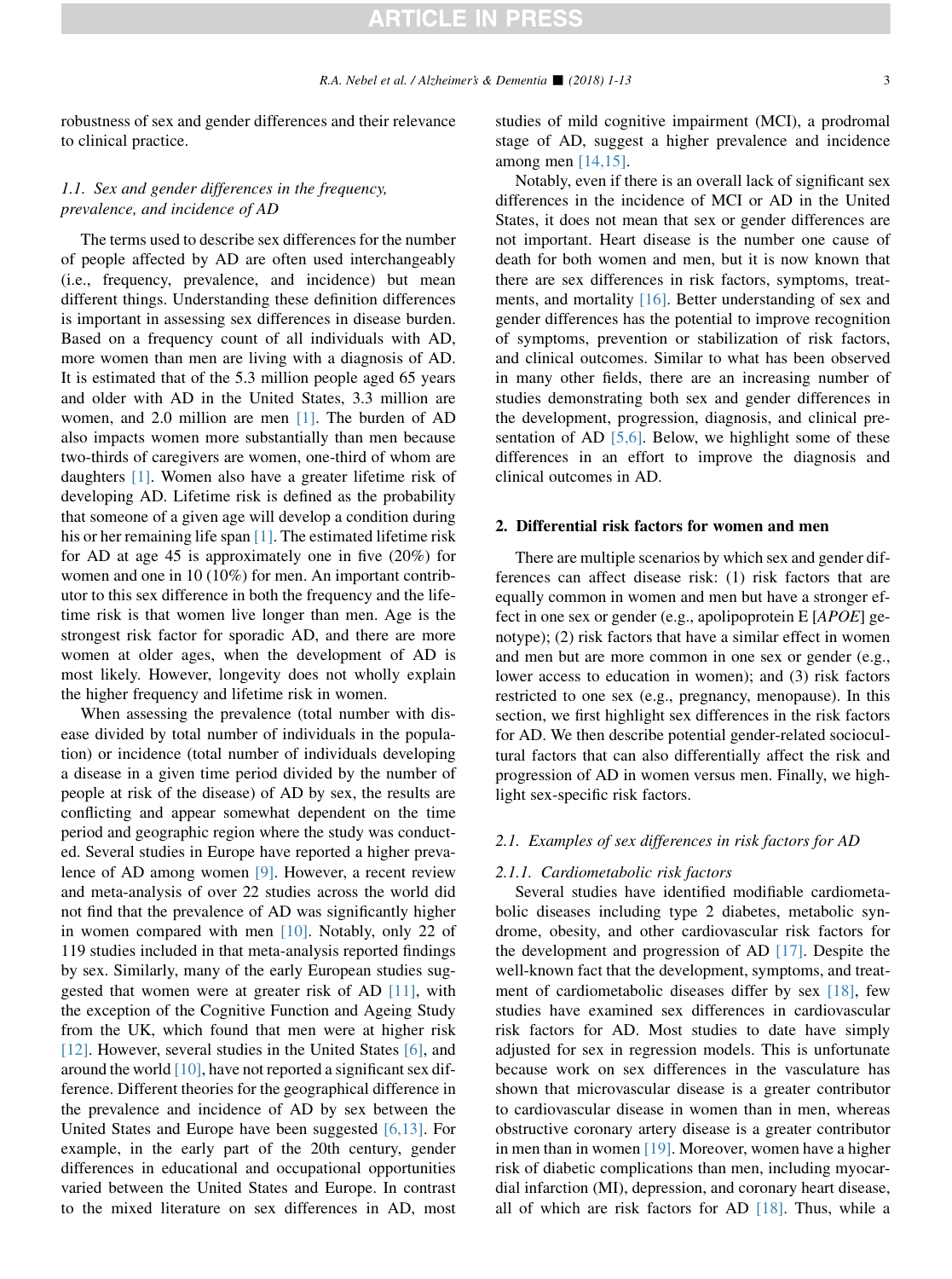diagnosis of hypertension, high cholesterol, and diabetes in midlife has been associated with a greater risk of developing AD for both women and men, the risk of AD for women with these factors may be greater than for men  $[20,21]$ . New research is needed to understand whether the relationship between cardiometabolic factors and risk of AD differs by sex, and how this difference varies by age. Given that men typically develop cardiometabolic diseases at earlier ages than women (perhaps due, in part, to the protective effects of estradiol before menopause), additional research is needed to understand the interrelationship between sex differences in the timing of the risk factors and development of AD, and how this difference contributes to the age-specific distribution of AD.

#### 2.1.2. Depression

While depression can be a symptom of AD in older adults, depression at midlife is believed to increase the risk of AD by as much as 70% [\[22\].](#page-9-0) Women have twice the risk of depression than men, a difference that emerges at puberty [\[23,24\]](#page-9-0) and worsens during the menopausal transition [\[25,26\]](#page-9-0). Depression has implications for cognition across the life span given shared brain regions between mood and memory and shared etiologic pathways such as immune and stress hormone dysregulation. Some cohort studies found that elevated depressive symptoms were associated with AD only in men [\[27,28\]](#page-9-0). Conversely, in the Women's Health Initiative Memory Study (WHIMS), clinically significant depressive symptoms were associated with a nearly twofold increased risk of MCI and dementia over a 5.4-year average follow-up in a sample of 6000 women [\[29\].](#page-9-0) A past history of depression was also associated with a near doubling of the risk of dementia in WHIMS [\[29\].](#page-9-0) Another study found that depression was associated with hippocampal volume loss only in women [\[30,31\],](#page-9-0) whereas in WHIMS, depressive symptoms were associated with prefrontal volume loss [\[32\].](#page-9-0)

#### 2.1.3. Sleep

Sleep and circadian rhythms disturbances are common among patients with AD and may impact the development of AD pathology as well [\[33\]](#page-9-0). The production and clearance of  $A\beta$  peptides is associated with the sleep-wake cycle, with wakefulness associated with  $\mathsf{A}\beta$  production and sleep associated with  $\mathbf{A}\beta$  clearance [\[34\].](#page-9-0) Subjective reports of poor sleep quality and short sleep duration as well as objective measures of high sleep fragmentation are associated with increased  $\overrightarrow{AB}$  accumulation, poorer cognition, and increased risk of AD in older adults [\[35,36\]](#page-9-0). Similar results are seen during midlife, where objective reports of short sleep duration, long sleep duration, and poor sleep quality are associated with poorer cognitive function [\[37\]](#page-9-0). Recent evidence suggests that disruption of sleep stage 3 (slow-wave sleep) in particular increases  $\mathsf{A}\beta$  levels [\[38\]](#page-9-0). Interestingly, slow-wave activity is greater in women than men across all ages [\[39,40\]](#page-10-0), although the effects of this difference on

 $\Delta\beta$  clearance is unknown. There is also a general decline in slow-wave sleep with age [\[39–41\]](#page-10-0). In addition, the prevalence of sleep disturbances and sleep disorders can increase with age, with menopause being a particularly vulnerable time for women. For example, while sleep apnea is more prevalent in men, its incidence in women greatly increases after menopause [\[42\]](#page-10-0). Individuals with sleep apnea show cognitive decline at an earlier age than those without sleep apnea [\[43\].](#page-10-0) Taken together, current findings suggest that more research is needed to understand the relationship between sleep and AD risk, and whether that risk differs between women and men.

### 2.2. Examples of gender and sociocultural risk factors for AD

#### 2.2.1. Education

Low socioeconomic status, education, and occupational attainment pose similar risk for AD in both women and men. However, in the past century, women have had fewer opportunities for higher education and occupational attainment. As a result, many more women than men are affected by this risk factor [\[6\]](#page-9-0). More recently, educational attainment for women has been higher than men in the United States [\[44\].](#page-10-0) The improvement in education and occupational attainment in women over the last few decades may be one explanation as to why the incidence of dementia may be declining more for women [\[45,46\]](#page-10-0).

### 2.2.2. Exercise

Physical activity at midlife is associated with a decreased risk of AD [\[47\].](#page-10-0) Women exercise less than men [\[48\],](#page-10-0) and gender differences in parenting roles accounts for only some of this difference. The effect of exercise might also vary depending on estradiol level and menopausal stage, with greater benefits observed when estrogen levels are high [\[49\]](#page-10-0).

#### 2.2.3. Marital status

Compared with women, men who have never married or are widowed, have a greater risk of developing AD [\[20,50,51\].](#page-9-0) A potential reason for this consistent observation is that women have historically been responsible for the healthcare of their family (e.g., getting offspring and partners/husbands to health-care providers for regular checkups, assuring everyone has a healthy diet, and so forth), sometimes at the expense of their own health. Single women, compared with single men, are also more likely to see a health-care provider and to engage in social activities, which are beneficial for cognition.

### 2.2.4. Caregiving for AD

Family caregivers for patients with AD are usually either spouses or adult children [\[52\].](#page-10-0) Women makeup on average 60% of all family caregivers [\[52\],](#page-10-0) and these rates are especially high for Hispanic and African-American caregivers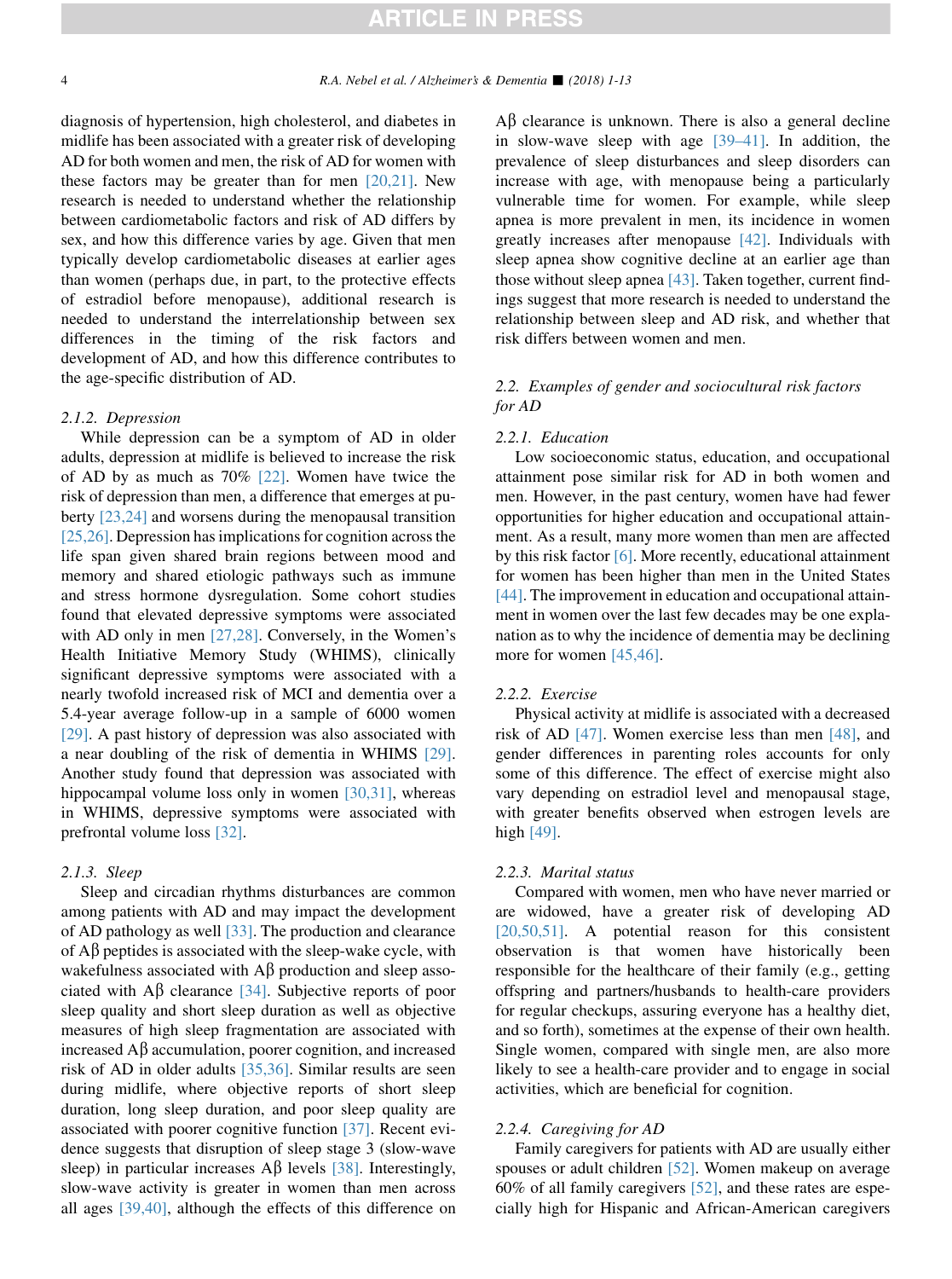[\[53\].](#page-10-0) Women caregivers report a twofold higher level of caregiver burden than male caregivers [\[54\].](#page-10-0) Compared with sons, daughters of patients with AD provided more routine assistance, experienced more guilt, were less likely to receive support from their spouses, and were more likely to leave the labor market to care for their parents [\[55,56\].](#page-10-0) In contrast, sons were more likely to ask for help from other family members. When sons identified themselves as caregivers, it was relatively common that it was the son's wife who provided the care [\[56,57\]](#page-10-0). Caregiving is associated with elevated levels of cortisol and impaired attention and executive function [\[58\]](#page-10-0). It has been hypothesized that spousal caregivers may be at higher risk of cognitive impairment or dementia than noncaregiver spouses in response to several psychosocial (e.g., depression, social isolation, and sleep problems), behavioral (e.g., exercise and diet), and physiological (e.g., metabolic syndrome and inflammation) variables [\[59\].](#page-10-0) More research is needed to better determine how gender differences in caregiver responsibilities may impact risk of AD.

#### 2.3. Sex-specific risk factors for women

#### 2.3.1. Hypertensive pregnancy disorders

Hypertensive pregnancy disorders (HPDs) are a major cause of maternal and fetal morbidity and mortality. These disorders affect approximately 12% of all pregnancies and include gestational hypertension, preeclampsia, eclampsia, chronic hypertension, and preeclampsia or eclampsia superimposed on chronic hypertension. Previous studies reported associations between HPD and subjective cognitive complaints [\[60,61\]](#page-10-0) or brain white matter hyperintensities on magnetic resonance imaging [\[62–64\]](#page-10-0). However, these studies had small sample sizes and only assessed brain structure and cognitive function less than 10 years after the HPD. Recently, the long-term association between HPD  $(i.e., >10$  years after pregnancy) and brain structure and cognitive function was assessed in a multiethnic study of 1279 women (mean age  $= 61$ ) enrolled in the Family Blood Pressure Project Genetic Epidemiology Network of Arteriopathy study [\[64\]](#page-10-0). Women with a history of HPD had greater brain atrophy decades after their pregnancies than women who had normotensive pregnancies. There was also a trend for more white matter hyperintensities in those with HPD. Given the increasing prevalence of HPD with increasing obesity and later maternal age, further research examining HPD and risk of AD is needed. There is also a need to determine whether there is a common underlying factor that increases the risk of both HPD and AD or whether HPD is, itself, an independent risk factor.

#### 2.3.2. Menopause, hormone therapy, and cognition

A key determinant of sex differences in cognition and brain function is sex steroid hormones. Menopause is a universal event experienced by all women who live to midlife and beyond. Given that women living today will on average spend one-third of their life in the postmenopausal stage, it is critical to consider menopause in brain function and AD.

#### 2.3.3. Natural menopause and memory decline

Women demonstrate a decrease in verbal memory during the menopausal transition [\[65\]](#page-10-0), a change that has been linked to alterations in hippocampal function associated with loss of estradiol [\[66,67\]](#page-10-0). In some women, this decline appears to be temporary, as two longitudinal studies show a decline in verbal memory during perimenopause but not during postmenopause [\[65,68\]](#page-10-0). Recent cross-sectional studies, however, found impairment in verbal memory among postmenopausal women but not among perimenopausal women [\[66,67,69\]](#page-10-0).

#### 2.3.4. Risk of initiating hormone therapy late in life

There is considerable confusion about whether estrogencontaining hormone therapy (HT) is protective or harmful in women with respect to the development of AD. Findings from WHIMS showed that combination estrogen plus progestin therapy in women aged 65 years and older doubled the risk of dementia [\[70,71\].](#page-10-0) Analysis of the data from WHIMS showed that the most serious adverse events, including those on brain and cognition, occurred in women who began with low cognitive function at baseline [\[70\].](#page-10-0) These findings suggested that initiating HT at an older age and among women whose cognitive performance is atypically low may have adverse consequences. The relevance of these findings to clinical practice was brought into question because the very large majority of women initiate HT earlier in life, during the menopausal transition. Furthermore, these findings were at odds with findings from a recent Women's Health Initiative (WHI) publication on the effects of HT on mortality over 18 years of cumulative follow-up [\[72\].](#page-10-0) Women randomized to estrogen therapy had a significantly lower risk of dying from AD or dementia than women randomized to placebo. This effect was not observed in women randomized to estrogen plus progestin therapy in the WHI. The number of cases was too small to determine whether the effect was dependent on timing of the initiation of HT in relation to menopause. The mortality findings need to be interpreted with caution because the cause of death was reported by the National Death Index and in some cases next of kin, whereas dementia cases were prospectively adjudicated in WHIMS. On the other hand, the smaller number of dementia cases in WHIMS ( $n = 237$  dementia cases) compared with WHI mortality study ( $n = 758$  cases) leads to less statistical power in WHIMS, and a sizeable proportion of referrals for dementia determination in WHIMS was not adjudicated. Currently, there are insufficient data to determine the effects of menopausal HT on late-life dementia.

Observational data show that women who initiate HT early in the menopausal transition or at a younger age have a lower risk of AD than women who initiate HT later [\[73–75\].](#page-10-0) This pattern is consistent with the critical window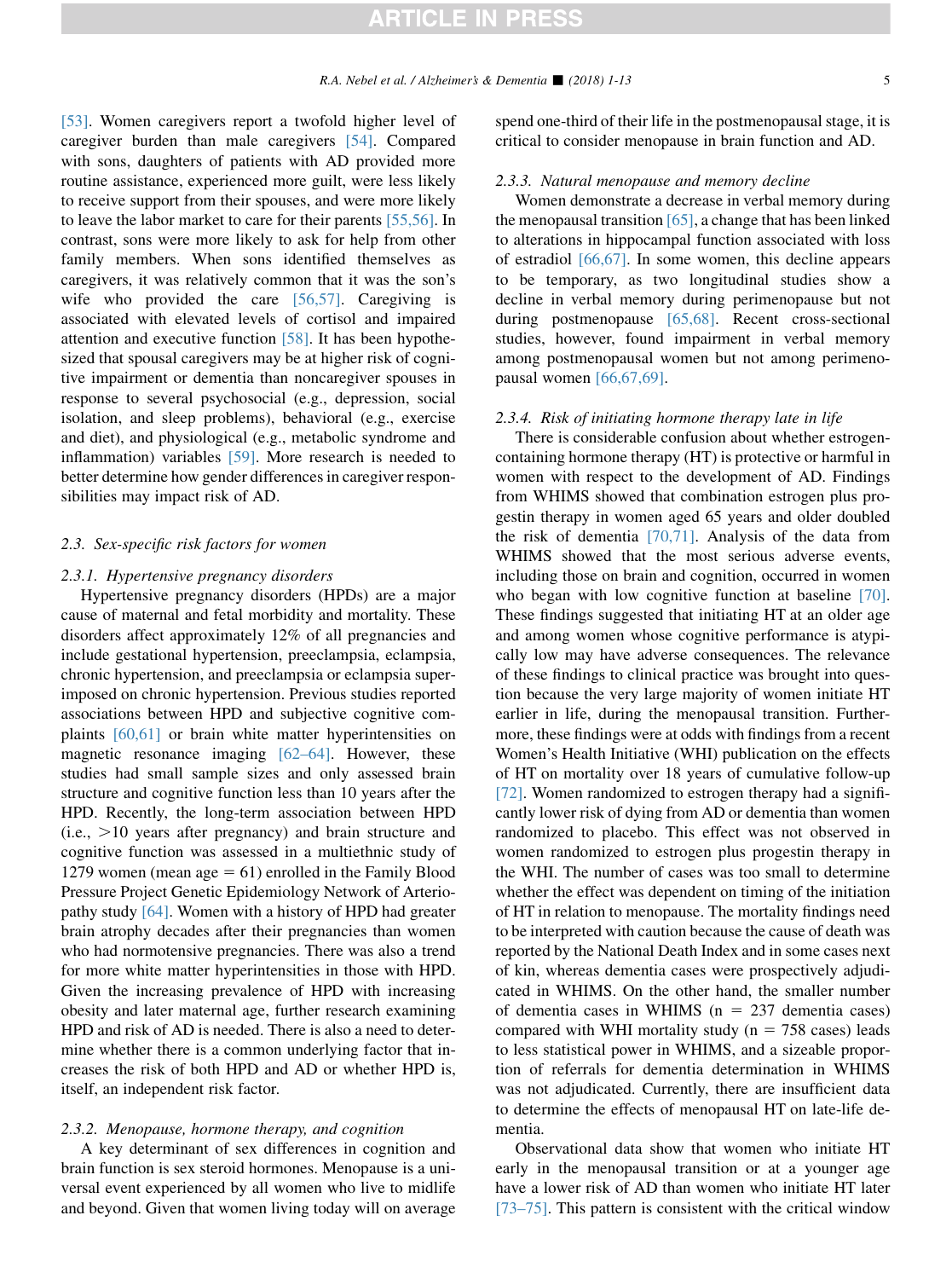hypothesis of HT, which suggests that early initiation of HT in relation to the menopausal transition confers greater cognitive benefit than initiation later in life [\[76,77\].](#page-10-0) In contrast, a recent population-based study of 489,105 Finnish women showed that the risk of death from AD was reduced by 15%–19% in women who used HT for at least 5 years. Risk of death from vascular dementia was reduced from 37% to 39% regardless of the length of exposure or timing [\[78\].](#page-11-0) One benefit of the Finnish data is that compared with the US data, Finnish data appear to be less influenced by the healthy user bias, the tendency of women who go on using HT to be healthier and better educated than other women.

## 2.3.5. Effects of HT on cognitive function in the early postmenopause

High-quality clinical trials provide reliable evidence that HT early in the postmenopausal period does not confer cognitive benefit but is safe for cognitive function. Specifically, three large trials demonstrated no immediate or enduring adverse effects of HT on cognition when HT was initiated within 5 years of the final menstrual period [\[79–](#page-11-0) [81\]](#page-11-0). One of those trials focused on women from the WHI who were aged  $50-59$  years (mean age = 53) at randomization and found no negative cognitive effects when women were tested 14–15 years later. Another included a site-specific neuroimaging study which indicated that  $\Lambda\beta$  deposition was lower in *APOE* ε4-positive women randomized to receive estradiol compared with those randomized to receive placebo  $[82]$ . It is possible that the effect was observed only in APOE ε4-positive women, because APOE  $\epsilon$ 4 carriers have greater A $\beta$  deposition at an earlier age than  $APOE$   $\varepsilon$ 4 noncarriers. Unfortunately, although the primary indication for HT is hot flashes, none of those studies selectively enrolled women with bothersome vasomotor symptoms. Some evidence demonstrates that vasomotor symptoms are associated with memory deficits [\[83,84\]](#page-11-0). Overall, there is no support for a "critical window" of HT in the early postmenopausal period but that hypothesis has not been tested in symptomatic women or women earlier in the menopausal transition. Studies of oral contraceptives or HT in perimenopause are warranted given that the memory decline that occurs during the menopausal transition emerge in early perimenopause and appear to resolve in the early postmenopausal period [\[65,68\]](#page-10-0).

#### 2.3.6. Gynecological surgeries

Most studies  $[85-93]$ , but not all  $[94, 95]$ , have shown that earlier age at menopause (natural or surgery-induced) is associated with an increased risk of cognitive decline and dementia. Notably, the increased risk of cognitive impairment and dementia did not vary by indication for the oophorectomy and was eliminated by estrogen therapy that was initiated after the surgery and continued up to 50 years of age or longer [\[85\].](#page-11-0) Collectively, these studies suggest that bilateral oophorectomy may be a risk factor for cognitive decline and dementia. Such a conclusion is supported by findings that an earlier age at surgical menopause was associated with a greater burden of neuritic plaques at autopsy [\[93\]](#page-11-0). However, the women who underwent these surgeries can differ from other women in ways that put them at higher risk of cognitive impairment and dementia independent of the surgery [\[13\].](#page-9-0) For example, women with adverse childhood experiences or adult abuse were found to be at increased risk of un-dergoing bilateral oophorectomy before menopause [\[13\],](#page-9-0) and early childhood trauma has been associated with an increased risk of late-life dementia [\[96\]](#page-11-0). It may be that early oophorectomy interacts with such risk factors to influence risk of dementia. More generally, well-controlled studies measuring AD pathology in vivo (cerebrospinal fluid [CSF] positron-emission tomography [PET]) in women with early surgical menopause are warranted to better interpret the epidemiological findings.

#### 2.3.7. Neurobiological model of aging and menopause

Both clinical and basic science studies provide a theoretical framework for understanding menopause as a femalespecific risk factor for AD. Specifically, it has been proposed that perimenopause is a bioenergetic transition state characterized by a decline in mitochondrial function and a change in fuel source from glucose to lipids, which in turn could lead to remodeling of the brain, loss of synaptic spines (especially in the hippocampus), and ultimately neurodegeneration [\[97–103\].](#page-11-0) In support of this view are neuroimaging data demonstrating that compared with premenopausal women, perimenopausal and postmenopausal women show AD-like reductions in glucose metabolism, and these reductions are related to platelet mitochondrial activity [\[104\].](#page-11-0)

### 3. Clinical presentation of AD

### 3.1. Sex differences in verbal memory: Implications for AD diagnosis

The tests most frequently used to diagnose AD are tests of verbal memory, memory for word lists, stories, and other verbal materials. There is a lifelong female advantage in verbal memory  $[105]$ , which can be partially explained by sex steroid hormones, particularly estradiol [\[67\]](#page-10-0). Studies in the Alzheimer's Disease Neuroimaging Initiative (ADNI) cohort show a female advantage in verbal memory not only during normal cognitive aging but also during amnestic mild cognitive impairment even though women's level of disease burden—as measured by hippocampal atrophy, brain hypometabolism, and cortical  $\overrightarrow{AB}$  deposition—is similar to men, even after adjusting for APOE genotype [\[106–108\].](#page-11-0) At high levels of disease burden, the female advantage was eliminated. Those findings may indicate that the female advantage in verbal memory serves as a form of cognitive reserve, allowing women to sustain cognitive performance in early disease stages despite moderate levels of brain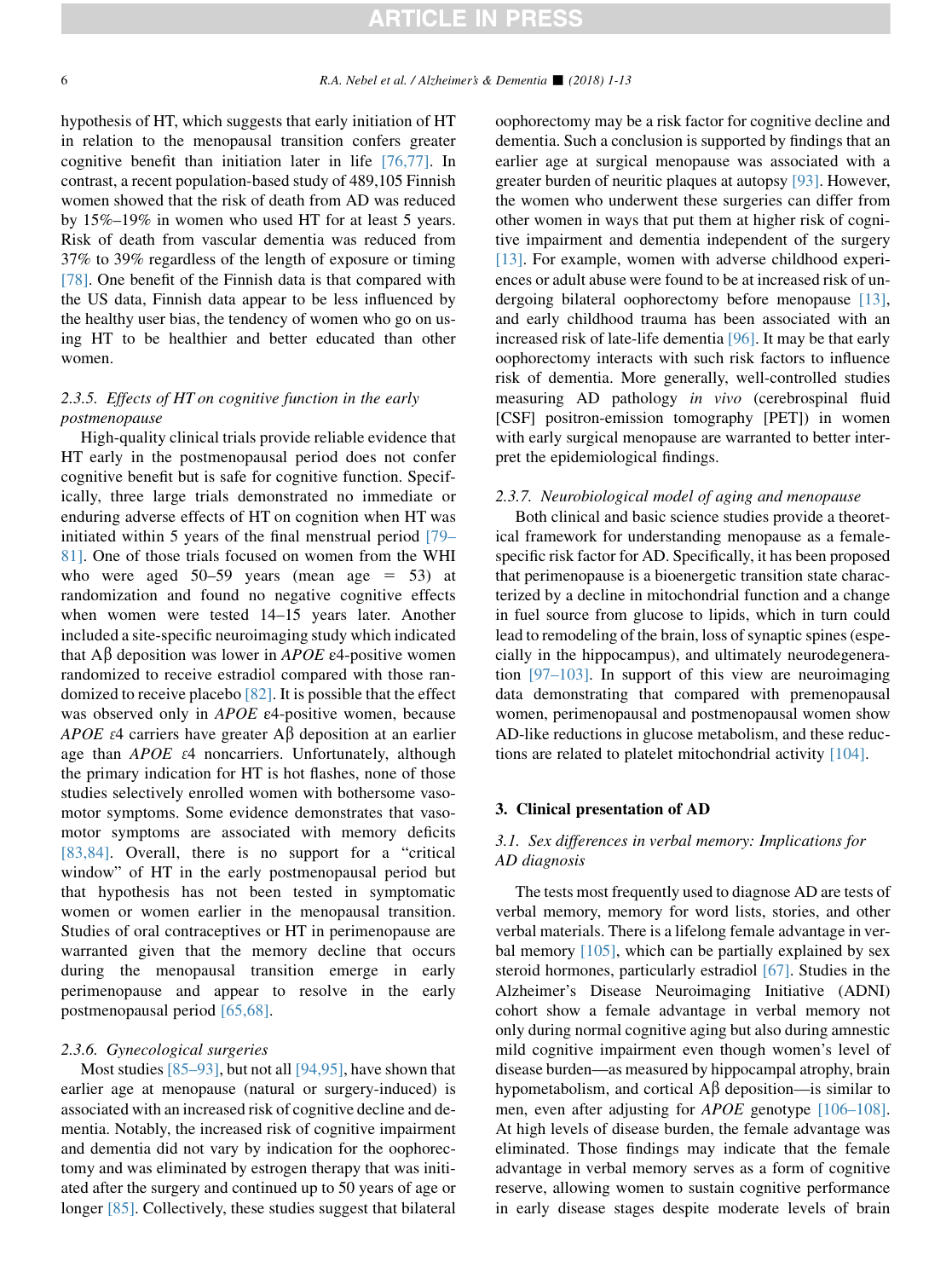pathology. While the female advantage may be functionally beneficial, the downside is that it may delay amnestic MCI diagnosis so that women have a more severe burden of disease at the time of diagnosis and decline rapidly thereafter, limiting the opportunity for early intervention. This framework might also explain why women show a more rapid decline across a wide range of cognitive abilities after being diagnosed with AD [\[109–111\];](#page-11-0) if women are diagnosed at a more advanced stage, then they can be expected to show a more rapid rate of deterioration. This hypothesis is currently being tested in other cohort studies to determine if results generalize outside of ADNI and to determine if results vary by APOE genotype, as ADNI has a higher frequency of individuals with an APOE  $\varepsilon$ 4 allele than the general population. If replicated, this body of work suggests a need for alternative approaches to improve early detection in women, including the possible use of sex-specific cutoff scores to detect impairment in verbal memory and/or the use of memory tests that do not show a sex difference.

### 3.2. Sex and gender differences in biomarkers: Neuroimaging, CSF, and autopsy studies

New neuroimaging and CSF biomarkers show promise in elucidating the influence of sex on AD pathophysiology. Validated AD biomarkers used commonly in clinical trials comprise three distinct categories: (1) biomarkers of  $A\beta$ deposition, which include decreased CSF A $\beta$ 42 and elevated  $\overrightarrow{AB}$  ligand uptake on PET; (2) biomarkers of neurofibrillary tangle tau pathology, which include elevated CSF phosphorylated tau and elevated NFT-tau ligand uptake on PET; (3) biomarkers of neurodegeneration which include decreased glucose metabolism on F-18 fluorodeoxyglucose PET, structural magnetic resonance imaging measures of atrophy in the temporoparietal cortex, and elevated CSF total tau [\[112\]](#page-11-0).

Biomarkers define the preclinical stage of AD [\[113,114\],](#page-11-0) the stage for optimal intervention to prevent or delay MCI due to AD and ultimately AD [\[113\].](#page-11-0) Identifying sex differences in AD biomarkers during the preclinical stage is critical for the planning of prevention trials, but surprisingly, little is known. In a cross-sectional, population-based cohort of cognitively normal individuals (50 to 89 years),  $\mathbf{A}\beta$ , NFTtau burden, and neurodegeneration all increased with age, but no sex difference was observed [\[115\].](#page-12-0) Longitudinal data from ADNI indicate that women with MCI tend to show greater atrophy rates and greater cognitive and clinical decline than men  $[110,111,116]$ . For example, the rate of progression in the clinical rating scale [\[106\],](#page-11-0) global brain atrophy [\[107,108\],](#page-11-0) and hippocampal volume loss [\[108\]](#page-11-0) was faster in women with MCI compared with men with MCI, and the patterns of gray matter loss have been shown to differ between the sexes [\[117\].](#page-12-0) To support these ADNI findings, serially measured AD biomarkers in community or population-based samples may clarify the differences in rates of decline in women and men.

Previous autopsy studies have demonstrated that AD pathology is more likely to be expressed clinically as dementia in women than in men. In a group of older persons from the Religious Orders Study, who underwent detailed clinical evaluations proximate to death, the association between AD pathology and clinical AD was substantially stronger in women than in men [\[118\]](#page-12-0). Using a composite measure of AD pathology that ranged from 0 to 3, each additional unit of pathology increased the odds of clinical AD nearly threefold in men compared with more than 20-fold in women. This effect was observed for both neuritic plaques and NFTs. The findings were similar when change in cognitive function was used as the outcome measure. These data provide strong evidence that women are more susceptible to the clinical manifestation of AD than men. Although the mechanisms underlying the finding were not certain, the authors suggested that the stronger association in women could have been due to a relative lack of some protective factor, such as the estrogen deficiency of postmenopausal women, which could increase vulnerability to AD pathology. Other studies have since reported similar findings with the same amount of pathology yielding a more severe clinical effect in women than in men [\[119,120\].](#page-12-0)

### 3.3. Sex and gender differences in biomarkers: Genetics

#### 3.3.1. The APOE ε4-sex interaction on AD

The ε4 allele of the APOE gene is a major genetic risk factor of late-onset AD dementia [\[121\]](#page-12-0) and is consistently linked with abnormal accumulation of the  $\mathbf{A}\mathbf{\beta}$  protein [\[122\]](#page-12-0). The apoE protein is involved in the transport of cholesterol and other lipids in the periphery of the brain. The apoE4 protein has been shown to be less effective at  $\text{A}\beta$  clearance [\[123\]](#page-12-0) and contributes to a diminished response to neuronal injury compared with the apoE2 and apoE3 proteins [\[124\]](#page-12-0). An analysis of nearly 58,000 participants showed sex differences in the risk of AD dementia and MCI by APOE genotype [\[125\].](#page-12-0) Among persons aged 65–75 years with the APOE  $\varepsilon$ 3/ $\varepsilon$ 4 genotype, the risk of AD dementia is fourfold higher in women than that in men. Similarly, among those aged 55 to 70 years with the  $APOE$   $\varepsilon$ 3/ $\varepsilon$ 4 genotype, the risk of MCI is 43% higher in women than that in men. Although the mechanisms underlying the interaction between sex and the APOE genotype remain unclear, results across research groups have suggested that APOE ε4 females may show greater levels of AD pathology, more compromised brain network integrity, and/or accelerated longitudinal decline for a given level of AD pathology [\[126–](#page-12-0) [129\].](#page-12-0)

### 3.3.2. Women APOE ε4 carriers have worse longitudinal performance than men

In an analysis of over 5400 clinically normal participants, women who were APOE ε4 carriers had an elevated risk of progression on the Clinical Dementia Rating scale compared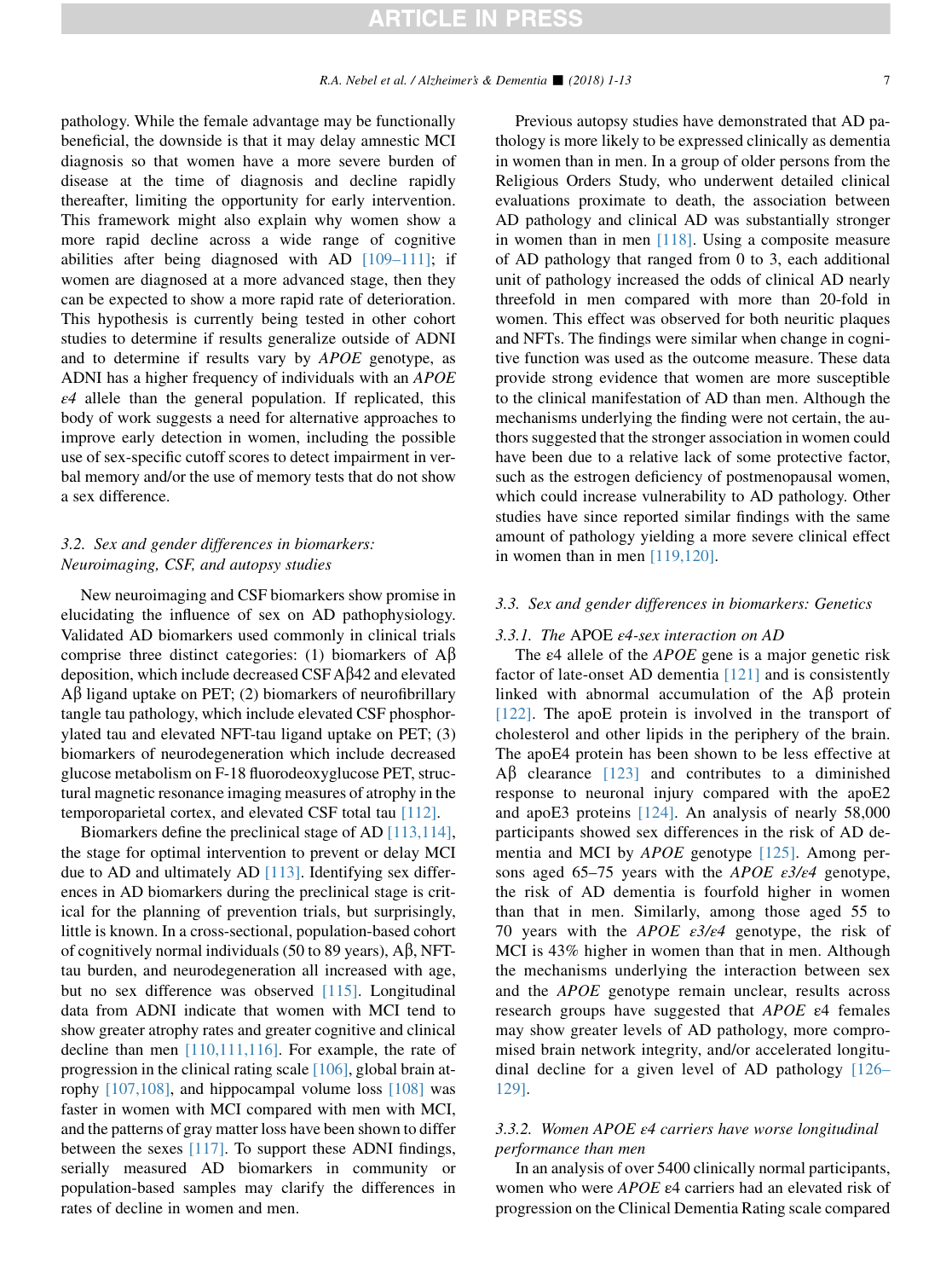with both  $APOE$  ε4 men and  $APOE$  ε4-negative women; this effect was also observed in analyses restricted to  $APOE$   $\varepsilon$ 3/  $\varepsilon$ 4 carriers. Although an analysis of MCI patients  $(N > 2500)$  found no sex by *APOE*  $\varepsilon$ 4 (homozygote and heterozygotes combined) interaction in progression to AD dementia, an analysis restricted to APOE ε4 heterozygotes revealed a similar sex by APOE ε4 interaction [\[127\].](#page-12-0) Several studies have shown that  $APOE$  ε4 women had a faster decline of cognitive function than either women noncarriers or men of any genotype [\[130,131\].](#page-12-0)

Because women with an  $APOE$   $\varepsilon$ 4 allele are at increased risk of developing AD compared with women without ε4, more work is needed to clarify whether APOE status modifies the effects of female-specific risk factors for AD. This approach has been undertaken in studies of HT and AD risk, but without clear consensus. Some studies suggest that the effects of HT on cognition in women is influenced by APOE genotype, with benefits of HT observed in APOE ε4 noncarriers only, whereas other studies suggest that HT reduces AD risk in APOE ε4 carriers [\[132\]](#page-12-0) or that HT reduces AD in both carriers and noncarriers [\[133,134\].](#page-12-0)

Overall, these data suggest that the  $APOE \epsilon 4$  allele interacts with sex to influence risk of AD dementia. The increased risk among women may be due to multiple underlying mechanisms, including direct effects of apoE on AD pathology and on individual trajectories of decline for a given level of pathological burden. An important limitation regarding the observed APOE-associated sex differences in AD is evidence of earlier mortality of  $APOE$   $\varepsilon$ 4 men that results in a selective *APOE*  $\varepsilon$ 4 survival bias for women [\[135\].](#page-12-0) Future research is also needed to examine the sex-specific differences in the influence of the APOE ε4 over the life span. For instance, it is possible that the interaction between sex and APOE ε4 occurs during menopause, at a time when the risk of  $A\beta$  accumulation first begins to increase among APOE  $\varepsilon$ 4 individuals [\[136\].](#page-12-0) However, most studies investigating dementia risk have examined older ages  $($ >65), making it difficult to isolate the potential impact of sex during midlife.

### 4. Future directions: Priority areas with respect to sex and gender differences that merit further exploration

Reviewing the evidence presented in this review, the Society for Women's Health Research Interdisciplinary Network on Alzheimer's Disease made a consensus-based list of the 12 highest priorities in sex and gender differences in AD research that warrant further attention (Table 2). These priority areas require interdisciplinary, crossinstitutional approaches with strong support from academia, industry, government, and the public. The Society for Women's Health Research will capitalize on this information in its efforts to advocate for greater attention to sex and gender differences in AD, with the ultimate goal of improving diagnosis, clinical outcomes, and health equity for both sexes.

#### Table 2

Research priority areas in sex and gender differences in AD clinical research Further investigation of:

- 1. The extent to which findings of sex and gender differences in AD are due to differences in longevity, survival bias, and comorbidities
- 2. Potential sex-specific risk factors for AD (e.g., oophorectomy, menopause, pregnancy, androgen-deprivation therapy, and testosterone loss) across the life span
- 3. The influence of estrogens and hormone therapy on brain function and AD risk in light of discrepancies in the clinical literature
- 4. Potential sex differences in genetic risk factors for AD (e.g., APOE, xlinked, common variants, autosomal dominant mutations, and so forth)
- 5. Sex and gender differences in AD risk factors that are observed in both sexes (e.g., cardiovascular disease, diabetes, education, depression, and so forth) across the life span
- 6. Sex differences in AD progression and the trajectory of change in cognitive function, neuroimaging, CSF, and blood-based biomarkers of AD
- 7. The effects of sex differences in brain development on sex differences in brain aging and, ultimately, AD pathology and dementia
- 8. The effects of sex and gender in risk factors, disease progression, and biomarkers in racial and ethnic subgroups, especially in African Americans and Hispanics/Latinos, and how this informs differential risk
- 9. The factors involved in the secular changes (e.g., societal, political) and geographical variation in estimates of sex differences in AD
- 10. Gender differences in caregiving and how the burden of caregiving influences AD risk
- 11. Sex and gender differences in developing AD therapeutics, from preclinical to clinical studies, and in the design of clinical trials
- 12. The effects of sex and gender differences on the clinical detection, diagnosis, management, and treatment of AD for both sexes

Abbreviations: AD, Alzheimer's disease; APOE, apolipoprotein E; CSF, cerebrospinal fluid.

At the epidemiological level, it is important to evaluate the extent to which findings of sex and gender differences in AD are due to differences in longevity, survival bias, and comorbidities. Biological and sociocultural factors can differentially affect the risk and progression of AD in women versus men. Biological hormonal factors are of particular interest because the extant literature suggests that oophorectomy, menopause, and androgen-deprivation therapy are associated with deleterious cognitive changes and may represent sex-specific risk factors for AD. Indeed sex steroids play a key role in sex differences in the brain, yet relatively little is known about the role of endogenous and exogenous estradiol in the pathogenesis of AD. In light of discrepancies in the clinical literature, further work on the influence of estrogens and HT on brain function and AD risk is also warranted as a sex-specific risk factor.

Most risk factors for AD are evident in both sexes (APOE genotype, cardiovascular disease, and depression), but to date, most studies have covaried for sex when examining these factors. In genetic studies, sex differences are studied more commonly given the strong evidence that sex modifies the association between APOE genotype and AD risk. With this example, it would be beneficial to include exploratory analyses of potential sex differences in other AD risk factors.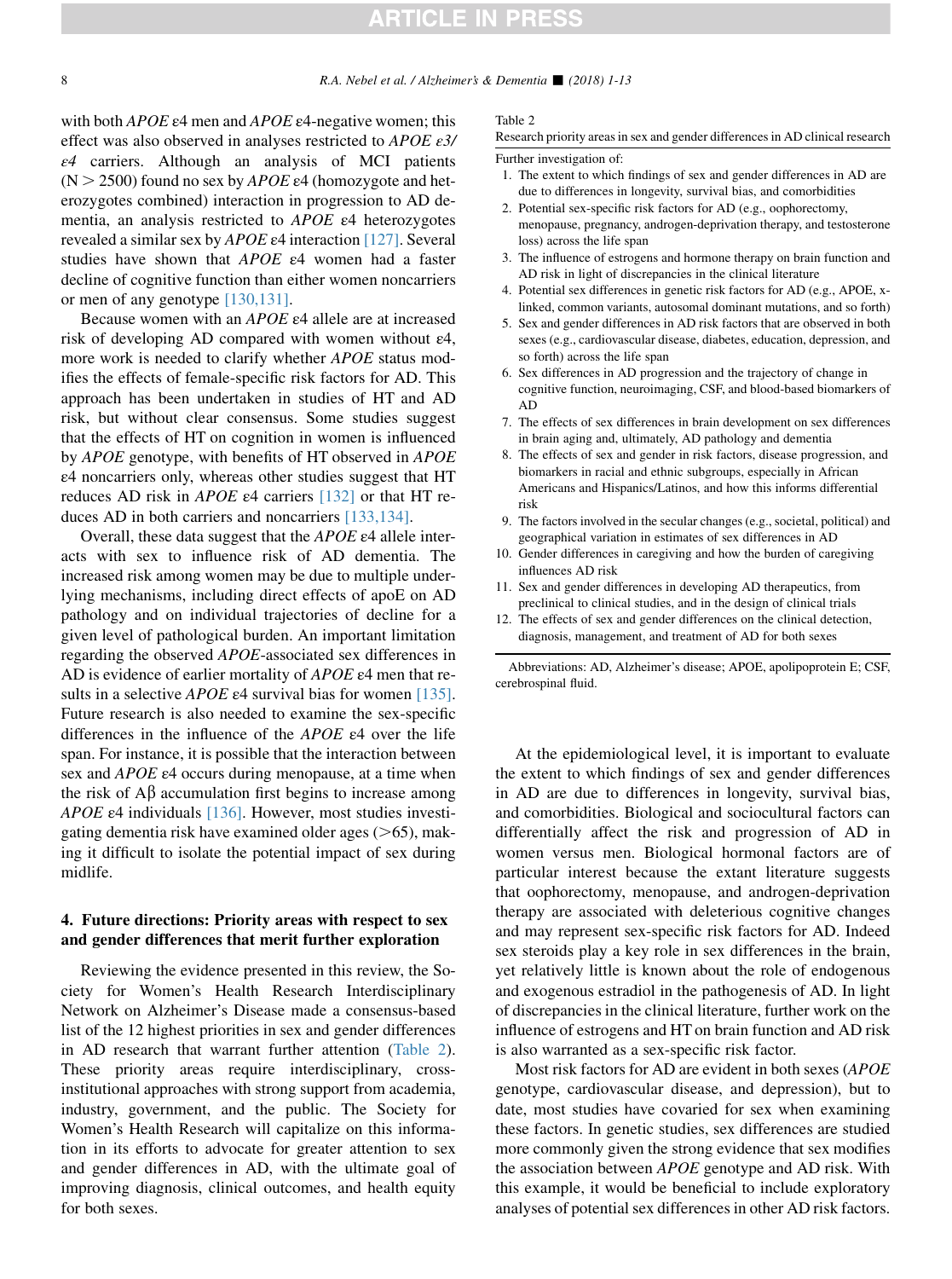Given that some AD risk factors and comorbidities are modifiable, determining the extent to which sex differences contribute to differential risk may present opportunities for new therapeutic avenues. Similarly, further research is needed on how gender-related factors such as health perceptions, risk behavior, social and work-related stressors, patient-provider relationships, and adherence to therapy impact AD risk, diagnosis, therapeutic response, and course of disease.

There is a need for continued evaluation of sex differences in AD progression and the trajectory of change in cognitive function, neuroimaging, CSF, and blood-based biomarkers of AD. Identifying sex differences in AD biomarkers and how biomarkers change across the life span, particularly at earlier ages, is critical for the planning of prevention trials. Sex differences must also be investigated in diverse populations to determine potential differences as a function of sex and race or ethnicity. For example, African-Americans are two to three times more likely to be diagnosed with AD or related dementias [\[137\]](#page-12-0), but whether or not this increased risk is uniform across African-American women and men has not been explored. Such work is critical to inform understanding of the factors involved in the secular changes (e.g., societal, political) and geographical variation in estimates of sex differences in AD. As the global burden of AD increases, studies of gender differences in caregiving and how the burden of caregiving influences AD risk take on greater importance as well.

Sex and gender differences should be a priority in the development of AD therapeutics from preclinical (e.g., inclusion of female animals and consideration of hormonal states) to clinical studies. To fully investigate the influence of sex and gender, we must develop a methodological framework through which we can analyze these influences, and one that also allows for interpretation of the trial results (e.g., sex differences in verbal memory function). As the field shifts toward early detection and primary and secondary prevention, sex and gender must be considered in trial design. For example, women have an advantage in verbal memory, which is frequently tested to diagnose AD, and this advantage may mask the signs of early AD and delay diagnosis until a more advanced stage of disease. Diagnostic criteria and tools may need to be optimized for each sex with the goal of improving detection and the measurement of clinical progression for both sexes.

Few studies have examined sex differences in response to current approved and investigational medications. There are opportunities to engage in sex and gender data mining in clinical trials both retrospectively and prospectively, recognizing that with limited power, the goals might be to generate effect size for future studies. Clinical trial data could also be examined to contribute to the understanding of sex differences in the clinical and pathological course of disease. Finally, understanding sex and gender differences

in the clinical treatment of AD, including differences in provision of care and use of nursing home care, will lead to a better understanding of the differential needs of women and men across the disease continuum.

The field of AD research could benefit from lessons learned in other medical fields. For example, calls to evaluate potential sex differences in primary prevention of cardiovascular disease were validated when the Women's Health Study findings revealed that aspirin did not reduce the risk of MI in women [\[138,139\].](#page-12-0) Indeed, meta-analyses of aspirin for the primary prevention of cardiovascular disease suggest that aspirin significantly reduces the risk of stroke but not MI in women but in men reduces MI but not stroke [\[140\]](#page-12-0). Age appears to be a critical determinant of these sex differences, as women aged 65 years and older show reductions in MI and stroke with aspirin therapy whereas younger women do not. Thus understanding sex differences in clinical response across the age continuum is critical in evaluating the efficacy of therapeutics in other fields. A similar approach in the field of AD has the potential to improve health for both women and men.

#### Acknowledgments

This work was supported by a programmatic grant from Eli Lilly & Co.

### RESEARCH IN CONTEXT

- 1. Systematic review: Members of an expert panel on women and Alzheimer's disease (AD) used traditional sources (e.g., PubMed) and aggregated statistical sources to evaluate the current clinical literature on sex and gender differences in AD. Research priorities were determined by consensus.
- 2. Interpretation: A growing scientific literature has documented that sex and gender differentially affect the risk, clinical presentation, and progression of AD. These differences should be considered in the planning and analysis of AD studies and the development of AD therapeutics.
- 3. Future directions: Assessing sex and gender differences in AD represents an opportunity to improve clinical detection, diagnosis, management, and treatment of AD for both sexes. This review highlights 12 priority research areas with respect to sex and gender differences that warrant further attention. Importantly, these areas require interdisciplinary, crossinstitutional approaches with strong support from both private and public entities.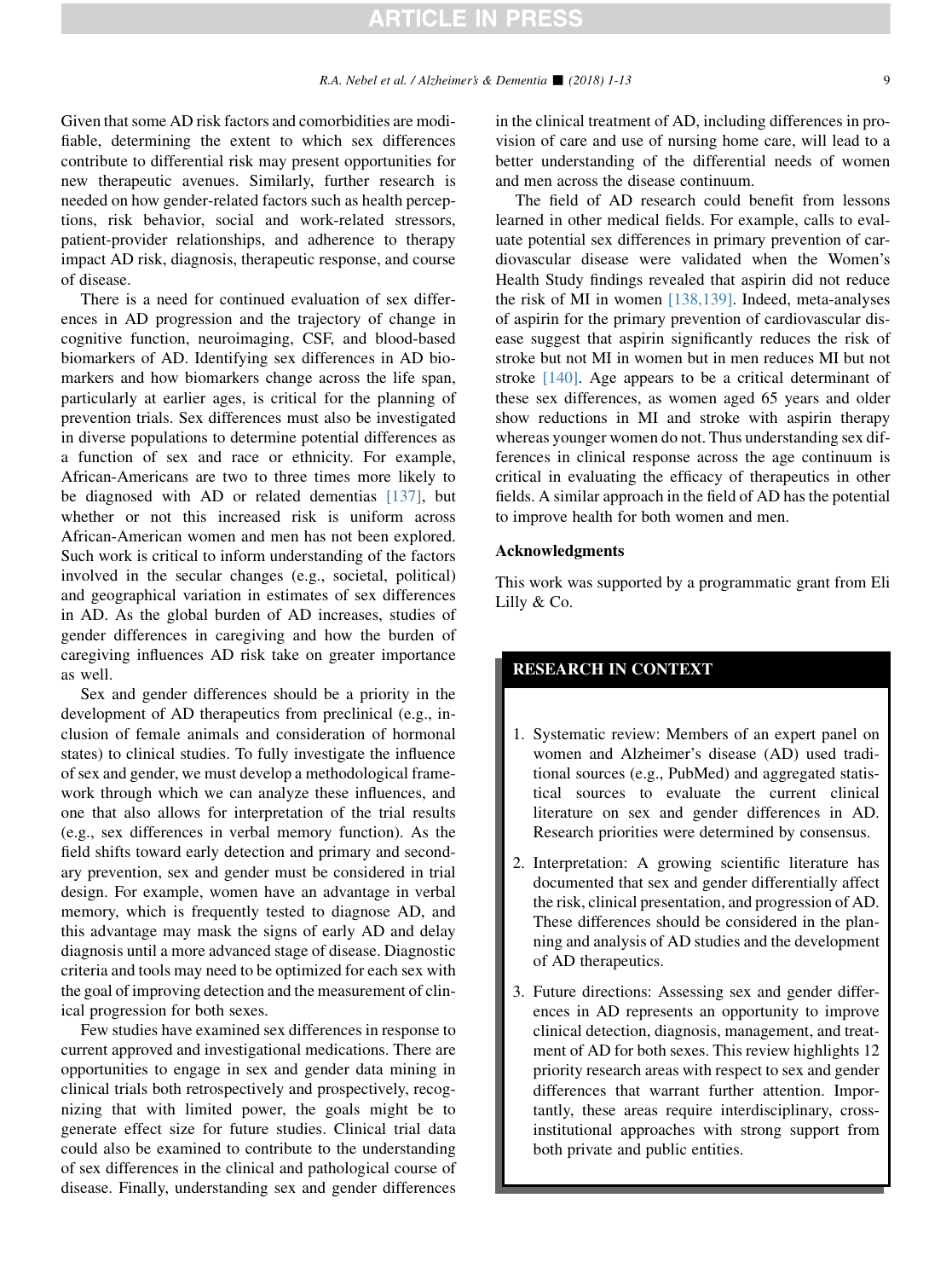#### <span id="page-9-0"></span>References

- [1] [Alzheimer's Association. 2017 Alzheimer's disease facts and figures.](http://refhub.elsevier.com/S1552-5260(18)30130-4/sref1) [Alzheimers Dement 2017;13:325–73.](http://refhub.elsevier.com/S1552-5260(18)30130-4/sref1)
- [2] [Jack CR Jr, Knopman DS, Jagust WJ, Petersen RC, Weiner MW,](http://refhub.elsevier.com/S1552-5260(18)30130-4/sref2) [Aisen PS, et al. Tracking pathophysiological processes in Alz](http://refhub.elsevier.com/S1552-5260(18)30130-4/sref2)[heimer's disease: an updated hypothetical model of dynamic bio](http://refhub.elsevier.com/S1552-5260(18)30130-4/sref2)[markers. Lancet Neurol 2013;12:207–16.](http://refhub.elsevier.com/S1552-5260(18)30130-4/sref2)
- [3] [Armstrong RA. What causes alzheimer's disease? Folia Neuropathol](http://refhub.elsevier.com/S1552-5260(18)30130-4/sref3) [2013;51:169–88](http://refhub.elsevier.com/S1552-5260(18)30130-4/sref3).
- [4] [IOM. In: Medicine Io, ed. Exploring the Biological Contributions to](http://refhub.elsevier.com/S1552-5260(18)30130-4/sref4) [Human Health: Does Sex Matter? Washington, DC: The National](http://refhub.elsevier.com/S1552-5260(18)30130-4/sref4) [Academies Press; 2001.](http://refhub.elsevier.com/S1552-5260(18)30130-4/sref4)
- [5] [Carter CL, Resnick EM, Mallampalli M, Kalbarczyk A. Sex and](http://refhub.elsevier.com/S1552-5260(18)30130-4/sref5) [gender differences in Alzheimer's disease: recommendations for](http://refhub.elsevier.com/S1552-5260(18)30130-4/sref5) [future research. J Womens Health \(Larchmt\) 2012;21:1018–23.](http://refhub.elsevier.com/S1552-5260(18)30130-4/sref5)
- [6] [Mielke MM, Vemuri P, Rocca WA. Clinical epidemiology of Alz](http://refhub.elsevier.com/S1552-5260(18)30130-4/sref6)[heimer's disease: assessing sex and gender differences. Clin Epide](http://refhub.elsevier.com/S1552-5260(18)30130-4/sref6)[miol 2014;6:37–48](http://refhub.elsevier.com/S1552-5260(18)30130-4/sref6).
- [7] [Laws KR, Irvine K, Gale TM. Sex differences in cognitive impair](http://refhub.elsevier.com/S1552-5260(18)30130-4/sref7)[ment in Alzheimer's disease. World J Psychiatry 2016;6:54–65.](http://refhub.elsevier.com/S1552-5260(18)30130-4/sref7)
- [8] [Miller VM. Why are sex and gender important to basic physiology](http://refhub.elsevier.com/S1552-5260(18)30130-4/sref8) [and translational and individualized medicine? Am J Physiol Heart](http://refhub.elsevier.com/S1552-5260(18)30130-4/sref8) [Circ Physiol 2014;306:H781–8](http://refhub.elsevier.com/S1552-5260(18)30130-4/sref8).
- [9] [Prince M, Ali GC, Guerchet M, Prina AM, Albanese E, Wu YT.](http://refhub.elsevier.com/S1552-5260(18)30130-4/sref9) [Recent global trends in the prevalence and incidence of dementia,](http://refhub.elsevier.com/S1552-5260(18)30130-4/sref9) [and survival with dementia. Alzheimers Res Ther 2016;8:23](http://refhub.elsevier.com/S1552-5260(18)30130-4/sref9).
- [10] [Fiest KM, Roberts JI, Maxwell CJ, Hogan DB, Smith EE, Frolkis A,](http://refhub.elsevier.com/S1552-5260(18)30130-4/sref10) [et al. The prevalence and incidence of dementia due to Alzheimer's](http://refhub.elsevier.com/S1552-5260(18)30130-4/sref10) [disease: a systematic review and meta-analysis. Can J Neurol Sci](http://refhub.elsevier.com/S1552-5260(18)30130-4/sref10) [2016;43\(Suppl 1\):S51–82.](http://refhub.elsevier.com/S1552-5260(18)30130-4/sref10)
- [11] [Ott A, Breteler MM, van Harskamp F, Stijnen T, Hofman A. Inci](http://refhub.elsevier.com/S1552-5260(18)30130-4/sref11)[dence and risk of dementia. The Rotterdam Study. Am J Epidemiol](http://refhub.elsevier.com/S1552-5260(18)30130-4/sref11) [1998;147:574–80](http://refhub.elsevier.com/S1552-5260(18)30130-4/sref11).
- [12] [Matthews FE, Stephan BC, Robinson L, Jagger C, Barnes LE,](http://refhub.elsevier.com/S1552-5260(18)30130-4/sref12) [Arthur A, et al. A two decade dementia incidence comparison from](http://refhub.elsevier.com/S1552-5260(18)30130-4/sref12) [the Cognitive Function and Ageing Studies I and II. Nat Commun](http://refhub.elsevier.com/S1552-5260(18)30130-4/sref12) [2016;7:11398](http://refhub.elsevier.com/S1552-5260(18)30130-4/sref12).
- [13] [Gazzuola Rocca L, Smith CY, Grossardt BR, Faubion SS, Shuster LT,](http://refhub.elsevier.com/S1552-5260(18)30130-4/sref13) [Stewart EA, et al. Adverse childhood or adult experiences and risk of](http://refhub.elsevier.com/S1552-5260(18)30130-4/sref13) [bilateral oophorectomy: a population-based case-control study. BMJ](http://refhub.elsevier.com/S1552-5260(18)30130-4/sref13) [Open 2017;7:e016045](http://refhub.elsevier.com/S1552-5260(18)30130-4/sref13).
- [14] [Caracciolo B, Palmer K, Monastero R, Winblad B, Backman L,](http://refhub.elsevier.com/S1552-5260(18)30130-4/sref14) [Fratiglioni L. Occurrence of cognitive impairment and dementia in](http://refhub.elsevier.com/S1552-5260(18)30130-4/sref14) [the community: a 9-year-long prospective study. Neurology 2008;](http://refhub.elsevier.com/S1552-5260(18)30130-4/sref14) [70:1778–85](http://refhub.elsevier.com/S1552-5260(18)30130-4/sref14).
- [15] [Roberts RO, Geda YE, Knopman DS, Cha RH, Pankratz VS,](http://refhub.elsevier.com/S1552-5260(18)30130-4/sref15) [Boeve BF, et al. The incidence of MCI differs by subtype and is](http://refhub.elsevier.com/S1552-5260(18)30130-4/sref15) [higher in men: the Mayo Clinic Study of Aging. Neurology 2012;](http://refhub.elsevier.com/S1552-5260(18)30130-4/sref15) [78:342–51](http://refhub.elsevier.com/S1552-5260(18)30130-4/sref15).
- [16] [Mosca L, Barrett-Connor E, Wenger NK. Sex/gender differences in](http://refhub.elsevier.com/S1552-5260(18)30130-4/sref16) [cardiovascular disease prevention: what a difference a decade makes.](http://refhub.elsevier.com/S1552-5260(18)30130-4/sref16) [Circulation 2011;124:2145–54](http://refhub.elsevier.com/S1552-5260(18)30130-4/sref16).
- [17] [Barnes DE, Yaffe K. The projected effect of risk factor reduction on](http://refhub.elsevier.com/S1552-5260(18)30130-4/sref17) [Alzheimer's disease prevalence. Lancet Neurol 2011;10:819–28.](http://refhub.elsevier.com/S1552-5260(18)30130-4/sref17)
- [18] [Kautzky-Willer A, Harreiter J, Pacini G. Sex and gender differences](http://refhub.elsevier.com/S1552-5260(18)30130-4/sref18) [in risk, pathophysiology and complications of type 2 diabetes melli](http://refhub.elsevier.com/S1552-5260(18)30130-4/sref18)[tus. Endocr Rev 2016;37:278–316.](http://refhub.elsevier.com/S1552-5260(18)30130-4/sref18)
- [19] [Bairey Merz CN, Shaw LJ, Reis SE, Bittner V, Kelsey SF, Olson M,](http://refhub.elsevier.com/S1552-5260(18)30130-4/sref19) [et al. Insights from the NHLBI-Sponsored Women's Ischemia Syn](http://refhub.elsevier.com/S1552-5260(18)30130-4/sref19)[drome Evaluation \(WISE\) Study: Part II: gender differences in pre](http://refhub.elsevier.com/S1552-5260(18)30130-4/sref19)[sentation, diagnosis, and outcome with regard to gender-based](http://refhub.elsevier.com/S1552-5260(18)30130-4/sref19) [pathophysiology of atherosclerosis and macrovascular and microvas](http://refhub.elsevier.com/S1552-5260(18)30130-4/sref19)[cular coronary disease. J Am Coll Cardiol 2006;47:S21–9.](http://refhub.elsevier.com/S1552-5260(18)30130-4/sref19)
- [20] [Pankratz VS, Roberts RO, Mielke MM, Knopman DS,](http://refhub.elsevier.com/S1552-5260(18)30130-4/sref20) [Jack CR Jr, Geda YE, et al. Predicting the risk of mild cognitive](http://refhub.elsevier.com/S1552-5260(18)30130-4/sref20)

[impairment in the Mayo Clinic Study of Aging. Neurology 2015;](http://refhub.elsevier.com/S1552-5260(18)30130-4/sref20) [84:1433–42](http://refhub.elsevier.com/S1552-5260(18)30130-4/sref20).

- [21] [Azad NA, Al Bugami M, Loy-English I. Gender differences in de](http://refhub.elsevier.com/S1552-5260(18)30130-4/sref21)[mentia risk factors. Gend Med 2007;4:120–9.](http://refhub.elsevier.com/S1552-5260(18)30130-4/sref21)
- [22] [Ownby RL, Crocco E, Acevedo A, John V, Loewenstein D. Depres](http://refhub.elsevier.com/S1552-5260(18)30130-4/sref22)[sion and risk for Alzheimer disease: systematic review, meta](http://refhub.elsevier.com/S1552-5260(18)30130-4/sref22)[analysis, and metaregression analysis. Arch Gen Psychiatry 2006;](http://refhub.elsevier.com/S1552-5260(18)30130-4/sref22) [63:530–8](http://refhub.elsevier.com/S1552-5260(18)30130-4/sref22).
- [23] [Kessler RC, McGonagle KA, Swartz M, Blazer DG, Nelson CB. Sex](http://refhub.elsevier.com/S1552-5260(18)30130-4/sref23) [and depression in the National Comorbidity Survey. I: Lifetime prev](http://refhub.elsevier.com/S1552-5260(18)30130-4/sref23)[alence, chronicity and recurrence. J Affect Disord 1993;29:85–96](http://refhub.elsevier.com/S1552-5260(18)30130-4/sref23).
- [24] [Goldstein JM, Holsen L, Handa R, Tobet S. Fetal hormonal program](http://refhub.elsevier.com/S1552-5260(18)30130-4/sref24)[ming of sex differences in depression: linking women's mental health](http://refhub.elsevier.com/S1552-5260(18)30130-4/sref24) [with sex differences in the brain across the lifespan. Front Neurosci](http://refhub.elsevier.com/S1552-5260(18)30130-4/sref24) [2014;8:247](http://refhub.elsevier.com/S1552-5260(18)30130-4/sref24).
- [25] [Bromberger JT, Kravitz HM, Chang YF, Cyranowski JM, Brown C,](http://refhub.elsevier.com/S1552-5260(18)30130-4/sref25) [Matthews KA. Major depression during and after the menopausal](http://refhub.elsevier.com/S1552-5260(18)30130-4/sref25) [transition: Study of Women's Health Across the Nation \(SWAN\).](http://refhub.elsevier.com/S1552-5260(18)30130-4/sref25) [Psychol Med 2011;41:1879–88](http://refhub.elsevier.com/S1552-5260(18)30130-4/sref25).
- [26] [Cohen LS, Soares CN, Vitonis AF, Otto MW, Harlow BL. Risk for](http://refhub.elsevier.com/S1552-5260(18)30130-4/sref26) [new onset of depression during the menopausal transition: the Har](http://refhub.elsevier.com/S1552-5260(18)30130-4/sref26)[vard study of moods and cycles. Arch Gen Psychiatry 2006;](http://refhub.elsevier.com/S1552-5260(18)30130-4/sref26) [63:385–90](http://refhub.elsevier.com/S1552-5260(18)30130-4/sref26).
- [27] [Dal Forno G, Palermo MT, Donohue JE, Karagiozis H,](http://refhub.elsevier.com/S1552-5260(18)30130-4/sref27) [Zonderman AB, Kawas CH. Depressive symptoms, sex, and risk](http://refhub.elsevier.com/S1552-5260(18)30130-4/sref27) [for Alzheimer's disease. Ann Neurol 2005;57:381–7](http://refhub.elsevier.com/S1552-5260(18)30130-4/sref27).
- [28] [Fuhrer R, Dufouil C, Dartigues JF, Study P. Exploring sex differences](http://refhub.elsevier.com/S1552-5260(18)30130-4/sref28) [in the relationship between depressive symptoms and dementia inci](http://refhub.elsevier.com/S1552-5260(18)30130-4/sref28)[dence: prospective results from the PAQUID Study. J Am Geriatr Soc](http://refhub.elsevier.com/S1552-5260(18)30130-4/sref28) [2003;51:1055–63](http://refhub.elsevier.com/S1552-5260(18)30130-4/sref28).
- [29] [Goveas JS, Espeland MA, Woods NF, Wassertheil-Smoller S,](http://refhub.elsevier.com/S1552-5260(18)30130-4/sref29) [Kotchen JM. Depressive symptoms and incidence of mild cogni](http://refhub.elsevier.com/S1552-5260(18)30130-4/sref29)[tive impairment and probable dementia in elderly women: the](http://refhub.elsevier.com/S1552-5260(18)30130-4/sref29) [Women's Health Initiative Memory Study. J Am Geriatr Soc](http://refhub.elsevier.com/S1552-5260(18)30130-4/sref29) [2011;59:57–66](http://refhub.elsevier.com/S1552-5260(18)30130-4/sref29).
- [30] [Elbejjani M, Fuhrer R, Abrahamowicz M, Mazoyer B, Crivello F,](http://refhub.elsevier.com/S1552-5260(18)30130-4/sref30) [Tzourio C, et al. Hippocampal atrophy and subsequent depressive](http://refhub.elsevier.com/S1552-5260(18)30130-4/sref30) [symptoms in older men and women: results from a 10-year prospec](http://refhub.elsevier.com/S1552-5260(18)30130-4/sref30)[tive cohort. Am J Epidemiol 2014;180:385–93.](http://refhub.elsevier.com/S1552-5260(18)30130-4/sref30)
- [31] [Elbejjani M, Fuhrer R, Abrahamowicz M, Mazoyer B, Crivello F,](http://refhub.elsevier.com/S1552-5260(18)30130-4/sref31) [Tzourio C, et al. Depression, depressive symptoms, and rate of hip](http://refhub.elsevier.com/S1552-5260(18)30130-4/sref31)[pocampal atrophy in a longitudinal cohort of older men and women.](http://refhub.elsevier.com/S1552-5260(18)30130-4/sref31) [Psychol Med 2015;45:1931–44](http://refhub.elsevier.com/S1552-5260(18)30130-4/sref31).
- [32] [Goveas JS, Espeland MA, Hogan P, Dotson V, Tarima S, Coker LH,](http://refhub.elsevier.com/S1552-5260(18)30130-4/sref32) [et al. Depressive symptoms, brain volumes and subclinical cerebro](http://refhub.elsevier.com/S1552-5260(18)30130-4/sref32)[vascular disease in postmenopausal women: the Women's Health](http://refhub.elsevier.com/S1552-5260(18)30130-4/sref32) [Initiative MRI Study. J Affect Disord 2011;132:275–84.](http://refhub.elsevier.com/S1552-5260(18)30130-4/sref32)
- [33] [Ju Y-ES, Lucey BP, Holtzman DM. Sleep and Alzheimer disease pa](http://refhub.elsevier.com/S1552-5260(18)30130-4/sref33)[thology––a bidirectional relationship. Nat Rev Neurol 2014;](http://refhub.elsevier.com/S1552-5260(18)30130-4/sref33) [10:115–9](http://refhub.elsevier.com/S1552-5260(18)30130-4/sref33).
- [34] [Cedernaes J, Osorio RS, Varga AW, Kam K, Schioth HB, Benedict C.](http://refhub.elsevier.com/S1552-5260(18)30130-4/sref34) [Candidate mechanisms underlying the association between sleep](http://refhub.elsevier.com/S1552-5260(18)30130-4/sref34)[wake disruptions and Alzheimer's disease. Sleep Med Rev 2017;](http://refhub.elsevier.com/S1552-5260(18)30130-4/sref34) [31:102–11](http://refhub.elsevier.com/S1552-5260(18)30130-4/sref34).
- [35] [Lim AS, Kowgier M, Yu L, Buchman AS, Bennett DA. Sleep Frag](http://refhub.elsevier.com/S1552-5260(18)30130-4/sref35)[mentation and the Risk of Incident Alzheimer's Disease and Cogni](http://refhub.elsevier.com/S1552-5260(18)30130-4/sref35)[tive Decline in Older Persons. Sleep 2013;36:1027–32.](http://refhub.elsevier.com/S1552-5260(18)30130-4/sref35)
- [36] [Spira AP, Gamaldo AA, An Y, Wu MN, Simonsick EM, Bilgel M,](http://refhub.elsevier.com/S1552-5260(18)30130-4/sref36) [et al. Self-reported sleep and beta-amyloid deposition in](http://refhub.elsevier.com/S1552-5260(18)30130-4/sref36) [community-dwelling older adults. JAMA Neurol 2013;70:1537–43.](http://refhub.elsevier.com/S1552-5260(18)30130-4/sref36)
- [37] [Virta JJ, Heikkila K, Perola M, Koskenvuo M, Raiha I, Rinne JO,](http://refhub.elsevier.com/S1552-5260(18)30130-4/sref37) [et al. Midlife sleep characteristics associated with late life cognitive](http://refhub.elsevier.com/S1552-5260(18)30130-4/sref37) [function. Sleep 2013;36:1533–41, 1541A.](http://refhub.elsevier.com/S1552-5260(18)30130-4/sref37)
- [38] [Ju YS, Ooms SJ, Sutphen C, Macauley SL, Zangrilli MA, Jerome G,](http://refhub.elsevier.com/S1552-5260(18)30130-4/sref38) [et al. Slow wave sleep disruption increases cerebrospinal fluid](http://refhub.elsevier.com/S1552-5260(18)30130-4/sref38) [amyloid-beta levels. Brain 2017;140:2104–11](http://refhub.elsevier.com/S1552-5260(18)30130-4/sref38).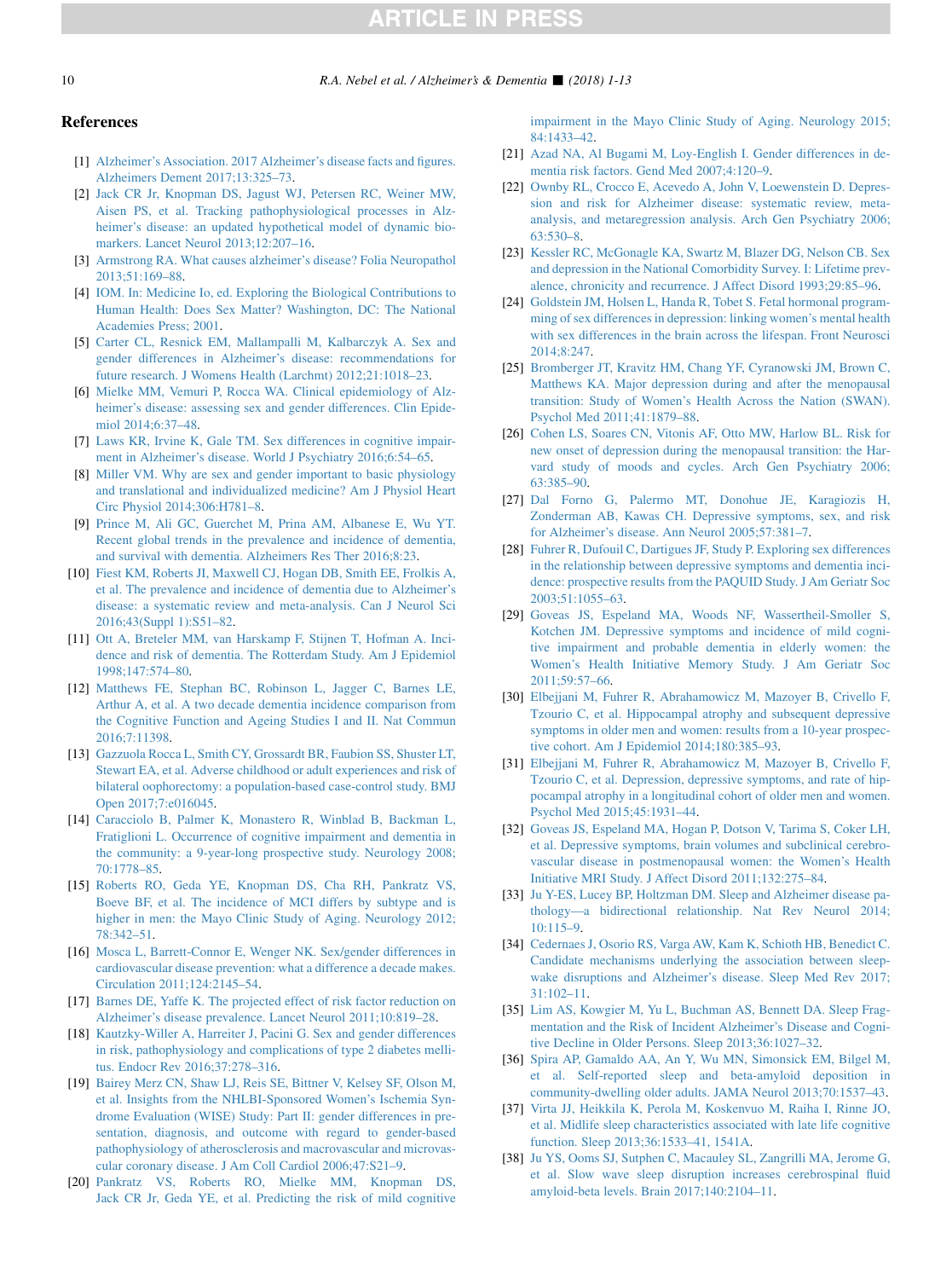- <span id="page-10-0"></span>[39] [Carrier J, Land S, Buysse DJ, Kupfer DJ, Monk TH. The effects of](http://refhub.elsevier.com/S1552-5260(18)30130-4/sref39) [age and gender on sleep EEG power spectral density in the middle](http://refhub.elsevier.com/S1552-5260(18)30130-4/sref39) [years of life \(ages 20-60 years old\). Psychophysiology 2001;](http://refhub.elsevier.com/S1552-5260(18)30130-4/sref39) [38:232–42](http://refhub.elsevier.com/S1552-5260(18)30130-4/sref39).
- [40] [Mourtazaev MS, Kemp B, Zwinderman AH, Kamphuisen HA. Age](http://refhub.elsevier.com/S1552-5260(18)30130-4/sref40) [and gender affect different characteristics of slow waves in the sleep](http://refhub.elsevier.com/S1552-5260(18)30130-4/sref40) [EEG. Sleep 1995;18:557–64.](http://refhub.elsevier.com/S1552-5260(18)30130-4/sref40)
- [41] [Ohayon MM, Carskadon MA, Guilleminault C, Vitiello MV. Meta](http://refhub.elsevier.com/S1552-5260(18)30130-4/sref41)[analysis of quantitative sleep parameters from childhood to old age](http://refhub.elsevier.com/S1552-5260(18)30130-4/sref41) [in healthy individuals: developing normative sleep values across](http://refhub.elsevier.com/S1552-5260(18)30130-4/sref41) [the human lifespan. Sleep 2004;27:1255–73.](http://refhub.elsevier.com/S1552-5260(18)30130-4/sref41)
- [42] [Bixler EO, Vgontzas AN, Lin HM, Ten Have T, Rein J, Vela-](http://refhub.elsevier.com/S1552-5260(18)30130-4/sref42)[Bueno A, et al. Prevalence of sleep-disordered breathing in women:](http://refhub.elsevier.com/S1552-5260(18)30130-4/sref42) [effects of gender. Am J Respir Crit Care Med 2001;163:608–13](http://refhub.elsevier.com/S1552-5260(18)30130-4/sref42).
- [43] [Osorio RS, Gumb T, Pirraglia E, Varga AW, Lu SE, Lim J, et al.](http://refhub.elsevier.com/S1552-5260(18)30130-4/sref43) [Sleep-disordered breathing advances cognitive decline in the elderly.](http://refhub.elsevier.com/S1552-5260(18)30130-4/sref43) [Neurology 2015;84:1964–71.](http://refhub.elsevier.com/S1552-5260(18)30130-4/sref43)
- [44] [Ryan CL, Julie S. Educational Attainment in the United States: 2009](http://refhub.elsevier.com/S1552-5260(18)30130-4/sref44) [2012. Washington, DC: Current Population Reports US Department](http://refhub.elsevier.com/S1552-5260(18)30130-4/sref44) [of Commerce; 2012](http://refhub.elsevier.com/S1552-5260(18)30130-4/sref44).
- [45] [Langa KM, Larson EB, Crimmins EM, Faul JD, Levine DA,](http://refhub.elsevier.com/S1552-5260(18)30130-4/sref45) [Kabeto MU, et al. A comparison of the prevalence of dementia in](http://refhub.elsevier.com/S1552-5260(18)30130-4/sref45) [the United States in 2000 and 2012. JAMA Intern Med 2017;](http://refhub.elsevier.com/S1552-5260(18)30130-4/sref45) [177:51–8](http://refhub.elsevier.com/S1552-5260(18)30130-4/sref45).
- [46] [Matthews FE, Arthur A, Barnes LE, Bond J, Jagger C, Robinson L,](http://refhub.elsevier.com/S1552-5260(18)30130-4/sref46) [et al. A two-decade comparison of prevalence of dementia in individ](http://refhub.elsevier.com/S1552-5260(18)30130-4/sref46)[uals aged 65 years and older from three geographical areas of En](http://refhub.elsevier.com/S1552-5260(18)30130-4/sref46)[gland: results of the Cognitive Function and Ageing Study I and II.](http://refhub.elsevier.com/S1552-5260(18)30130-4/sref46) [Lancet 2013;382:1405–12](http://refhub.elsevier.com/S1552-5260(18)30130-4/sref46).
- [47] [Rovio S, Kareholt I, Helkala EL, Viitanen M, Winblad B,](http://refhub.elsevier.com/S1552-5260(18)30130-4/sref47) [Tuomilehto J, et al. Leisure-time physical activity at midlife and](http://refhub.elsevier.com/S1552-5260(18)30130-4/sref47) [the risk of dementia and Alzheimer's disease. Lancet Neurol 2005;](http://refhub.elsevier.com/S1552-5260(18)30130-4/sref47) [4:705–11](http://refhub.elsevier.com/S1552-5260(18)30130-4/sref47).
- [48] [Nomaguchi KM, Bianchi SM. Exercise time: gender differences in](http://refhub.elsevier.com/S1552-5260(18)30130-4/sref48) [the effects of marriage, parenthood, and employment. J Marriage](http://refhub.elsevier.com/S1552-5260(18)30130-4/sref48) [Fam 2004;66:413–30.](http://refhub.elsevier.com/S1552-5260(18)30130-4/sref48)
- [49] [Erickson KI, Colcombe SJ, Elavsky S, McAuley E, Korol DL,](http://refhub.elsevier.com/S1552-5260(18)30130-4/sref49) [Scalf PE, et al. Interactive effects of fitness and hormone treatment](http://refhub.elsevier.com/S1552-5260(18)30130-4/sref49) [on brain health in postmenopausal women. Neurobiol Aging 2007;](http://refhub.elsevier.com/S1552-5260(18)30130-4/sref49) [28:179–85](http://refhub.elsevier.com/S1552-5260(18)30130-4/sref49).
- [50] [Miech RA, Breitner JC, Zandi PP, Khachaturian AS, Anthony JC,](http://refhub.elsevier.com/S1552-5260(18)30130-4/sref50) [Mayer L. Incidence of AD may decline in the early 90s for men, later](http://refhub.elsevier.com/S1552-5260(18)30130-4/sref50) [for women: the Cache County study. Neurology 2002;58:209–18.](http://refhub.elsevier.com/S1552-5260(18)30130-4/sref50)
- [51] [van Gelder BM, Tijhuis M, Kalmijn S, Giampaoli S, Nissinen A,](http://refhub.elsevier.com/S1552-5260(18)30130-4/sref51) [Kromhout D. Marital status and living situation during a 5-year](http://refhub.elsevier.com/S1552-5260(18)30130-4/sref51) [period are associated with a subsequent 10-year cognitive decline](http://refhub.elsevier.com/S1552-5260(18)30130-4/sref51) [in older men: the FINE Study. J Gerontol B Psychol Sci Soc Sci](http://refhub.elsevier.com/S1552-5260(18)30130-4/sref51) [2006;61:P213–9.](http://refhub.elsevier.com/S1552-5260(18)30130-4/sref51)
- [52] [Caregiving NAf. In: Caregiving NAf, ed. Caregiving in the U.S. 2015.](http://refhub.elsevier.com/S1552-5260(18)30130-4/sref52) [Washington, DC: National Alliance for Caregiving and AARP; 2015](http://refhub.elsevier.com/S1552-5260(18)30130-4/sref52).
- [53] [Pinquart M, Sorensen S. Ethnic differences in stressors, resources,](http://refhub.elsevier.com/S1552-5260(18)30130-4/sref53) [and psychological outcomes of family caregiving: a meta-analysis.](http://refhub.elsevier.com/S1552-5260(18)30130-4/sref53) [Gerontologist 2005;45:90–106](http://refhub.elsevier.com/S1552-5260(18)30130-4/sref53).
- [54] [Gallicchio L, Siddiqi N, Langenberg P, Baumgarten M. Gender dif](http://refhub.elsevier.com/S1552-5260(18)30130-4/sref54)[ferences in burden and depression among informal caregivers of](http://refhub.elsevier.com/S1552-5260(18)30130-4/sref54) [demented elders in the community. Int J Geriatr Psychiatry 2002;](http://refhub.elsevier.com/S1552-5260(18)30130-4/sref54) [17:154–63](http://refhub.elsevier.com/S1552-5260(18)30130-4/sref54).
- [55] [Horowitz A. Sons and daughters as caregivers to older parents: differ](http://refhub.elsevier.com/S1552-5260(18)30130-4/sref55)[ences in role performance and consequences. Gerontologist 1985;](http://refhub.elsevier.com/S1552-5260(18)30130-4/sref55)  $25:612 - 7$
- [56] [Henz U. Couples' provision of informal care for parents and parents](http://refhub.elsevier.com/S1552-5260(18)30130-4/sref56)[in-law: far from sharing equally? Ageing Soc 2009;29:369–95.](http://refhub.elsevier.com/S1552-5260(18)30130-4/sref56)
- [57] [Stoller EP. Males as helpers: the role of sons, relatives, and friends.](http://refhub.elsevier.com/S1552-5260(18)30130-4/sref57) [Gerontologist 1990;30:228–35](http://refhub.elsevier.com/S1552-5260(18)30130-4/sref57).
- [58] [Allen AP, Curran EA, Duggan A, Cryan JF, Chorcorain AN,](http://refhub.elsevier.com/S1552-5260(18)30130-4/sref58) [Dinan TG, et al. A systematic review of the psychobiological burden](http://refhub.elsevier.com/S1552-5260(18)30130-4/sref58) [of informal caregiving for patients with dementia: focus on cognitive](http://refhub.elsevier.com/S1552-5260(18)30130-4/sref58)

[and biological markers of chronic stress. Neurosci Biobehav Rev](http://refhub.elsevier.com/S1552-5260(18)30130-4/sref58) [2017;73:123–64](http://refhub.elsevier.com/S1552-5260(18)30130-4/sref58).

- [59] [Vitaliano PP, Murphy M, Young HM, Echeverria D, Borson S. Does](http://refhub.elsevier.com/S1552-5260(18)30130-4/sref59) [caring for a spouse with dementia promote cognitive decline? A hy](http://refhub.elsevier.com/S1552-5260(18)30130-4/sref59)[pothesis and proposed mechanisms. J Am Geriatr Soc 2011;](http://refhub.elsevier.com/S1552-5260(18)30130-4/sref59) [59:900–8](http://refhub.elsevier.com/S1552-5260(18)30130-4/sref59).
- [60] [Aukes AM, Wessel I, Dubois AM, Aarnoudse JG, Zeeman GG. Self](http://refhub.elsevier.com/S1552-5260(18)30130-4/sref60)[reported cognitive functioning in formerly eclamptic women. Am J](http://refhub.elsevier.com/S1552-5260(18)30130-4/sref60) [Obstet Gynecol 2007;197:e1–6](http://refhub.elsevier.com/S1552-5260(18)30130-4/sref60).
- [61] [Postma IR, Bouma A, Ankersmit IF, Zeeman GG. Neurocognitive](http://refhub.elsevier.com/S1552-5260(18)30130-4/sref61) [functioning following preeclampsia and eclampsia: a long-term](http://refhub.elsevier.com/S1552-5260(18)30130-4/sref61) [follow-up study. Am J Obstet Gynecol 2014;211:e1–9.](http://refhub.elsevier.com/S1552-5260(18)30130-4/sref61)
- [62] [Wagner SJ, Acquah LA, Lindell EP, Craici IM, Wingo MT, Rose CH,](http://refhub.elsevier.com/S1552-5260(18)30130-4/sref62) [et al. Posterior reversible encephalopathy syndrome and eclampsia:](http://refhub.elsevier.com/S1552-5260(18)30130-4/sref62) [pressing the case for more aggressive blood pressure control. Mayo](http://refhub.elsevier.com/S1552-5260(18)30130-4/sref62) [Clin Proc 2011;86:851–6](http://refhub.elsevier.com/S1552-5260(18)30130-4/sref62).
- [63] [Wiegman MJ, Zeeman GG, Aukes AM, Bolte AC, Faas MM,](http://refhub.elsevier.com/S1552-5260(18)30130-4/sref63) [Aarnoudse JG, et al. Regional distribution of cerebral white matter](http://refhub.elsevier.com/S1552-5260(18)30130-4/sref63) [lesions years after preeclampsia and eclampsia. Obstet Gynecol](http://refhub.elsevier.com/S1552-5260(18)30130-4/sref63) [2014;123:790–5](http://refhub.elsevier.com/S1552-5260(18)30130-4/sref63).
- [64] [Mielke MM, Milic NM, Weissgerber TL, White WM, Kantarci K,](http://refhub.elsevier.com/S1552-5260(18)30130-4/sref64) [Mosley TH, et al. Impaired cognition and brain atrophy decades after](http://refhub.elsevier.com/S1552-5260(18)30130-4/sref64) [hypertensive pregnancy disorders. Circ Cardiovasc Qual Outcomes](http://refhub.elsevier.com/S1552-5260(18)30130-4/sref64) [2016;9:S70–6.](http://refhub.elsevier.com/S1552-5260(18)30130-4/sref64)
- [65] [Epperson CN, Sammel MD, Freeman EW. Menopause effects on ver](http://refhub.elsevier.com/S1552-5260(18)30130-4/sref65)[bal memory: findings from a longitudinal community cohort. J Clin](http://refhub.elsevier.com/S1552-5260(18)30130-4/sref65) [Endocrinol Metab 2013;98:3829–38.](http://refhub.elsevier.com/S1552-5260(18)30130-4/sref65)
- [66] [Jacobs EG, Weiss BK, Makris N, Whitfield-Gabrieli S, Buka SL,](http://refhub.elsevier.com/S1552-5260(18)30130-4/sref66) [Klibanski A, et al. Impact of sex and menopausal status on episodic](http://refhub.elsevier.com/S1552-5260(18)30130-4/sref66) [memory circuitry in early midlife. J Neurosci 2016;36:10163–73.](http://refhub.elsevier.com/S1552-5260(18)30130-4/sref66)
- [67] [Rentz DM, Weiss BK, Jacobs EG, Cherkerzian S, Klibanski A,](http://refhub.elsevier.com/S1552-5260(18)30130-4/sref67) [Remington A, et al. Sex differences in episodic memory in early](http://refhub.elsevier.com/S1552-5260(18)30130-4/sref67) [midlife: impact of reproductive aging. Menopause 2017;24:400–8.](http://refhub.elsevier.com/S1552-5260(18)30130-4/sref67)
- [68] [Greendale GA, Huang MH, Wight RG, Seeman T, Luetters C, Avis NE,](http://refhub.elsevier.com/S1552-5260(18)30130-4/sref68) [et al. Effects of the menopause transition and hormone use on cognitive](http://refhub.elsevier.com/S1552-5260(18)30130-4/sref68) [performance in midlife women. Neurology 2009;72:1850–7](http://refhub.elsevier.com/S1552-5260(18)30130-4/sref68).
- [69] [Jacobs EG, Weiss B, Makris N, Whitfield-Gabrieli S, Buka SL,](http://refhub.elsevier.com/S1552-5260(18)30130-4/sref69) [Klibanski A, et al. Reorganization of functional networks in verbal](http://refhub.elsevier.com/S1552-5260(18)30130-4/sref69) [working memory circuitry in early midlife: the impact of sex and](http://refhub.elsevier.com/S1552-5260(18)30130-4/sref69) [menopausal status. Cereb Cortex 2017;27:2857–70](http://refhub.elsevier.com/S1552-5260(18)30130-4/sref69).
- [70] [Shumaker S, Legault C, Kuller L, Rapp SR, Thal L, Lane DS, et al.](http://refhub.elsevier.com/S1552-5260(18)30130-4/sref70) [Conjugated equine estrogens and incidence of probable dementia and](http://refhub.elsevier.com/S1552-5260(18)30130-4/sref70) [mild cognitive impairment in postmenopausal women: Women's](http://refhub.elsevier.com/S1552-5260(18)30130-4/sref70) [Health Initiative Memory Study. JAMA 2004;291:2947–58.](http://refhub.elsevier.com/S1552-5260(18)30130-4/sref70)
- [71] [Shumaker SA, Legault C, Rapp SR, Thal L, Wallace RB, Ockene JK,](http://refhub.elsevier.com/S1552-5260(18)30130-4/sref71) [et al. Estrogen plus progestin and the incidence of dementia and mild](http://refhub.elsevier.com/S1552-5260(18)30130-4/sref71) [cognitive impairment in postmenopausal women: the Women's](http://refhub.elsevier.com/S1552-5260(18)30130-4/sref71) [Health Initiative Memory Study: a randomized controlled trial.](http://refhub.elsevier.com/S1552-5260(18)30130-4/sref71) [JAMA 2003;289:2651–62.](http://refhub.elsevier.com/S1552-5260(18)30130-4/sref71)
- [72] [Manson JE, Aragaki AK, Rossouw JE, Anderson GL, Prentice RL,](http://refhub.elsevier.com/S1552-5260(18)30130-4/sref72) [LaCroix AZ, et al. Menopausal hormone therapy and long-term all](http://refhub.elsevier.com/S1552-5260(18)30130-4/sref72)[cause and cause-specific mortality: The Women's Health Initiative](http://refhub.elsevier.com/S1552-5260(18)30130-4/sref72) [Randomized Trials. JAMA 2017;318:927–38.](http://refhub.elsevier.com/S1552-5260(18)30130-4/sref72)
- [73] [Henderson VW, Benke KS, Green RC, Cupples LA, Farrer LA,](http://refhub.elsevier.com/S1552-5260(18)30130-4/sref73) [Group MS. Postmenopausal hormone therapy and Alzheimer's dis](http://refhub.elsevier.com/S1552-5260(18)30130-4/sref73)[ease risk: interaction with age. J Neurol Neurosurg Psychiatr 2005;](http://refhub.elsevier.com/S1552-5260(18)30130-4/sref73) [76:103–5](http://refhub.elsevier.com/S1552-5260(18)30130-4/sref73).
- [74] [Shao H, Breitner JC, Whitmer RA, Wang J, Hayden K, Wengreen H,](http://refhub.elsevier.com/S1552-5260(18)30130-4/sref74) [et al. Hormone therapy and Alzheimer disease dementia: new find](http://refhub.elsevier.com/S1552-5260(18)30130-4/sref74)[ings from the Cache County Study. Neurology 2012;79:1846–52.](http://refhub.elsevier.com/S1552-5260(18)30130-4/sref74)
- [75] [Whitmer RA, Quesenberry CP, Zhou J, Yaffe K. Timing of hormone](http://refhub.elsevier.com/S1552-5260(18)30130-4/sref75) [therapy and dementia: the critical window theory revisited. Ann Neu](http://refhub.elsevier.com/S1552-5260(18)30130-4/sref75)[rol 2011;69:163–9](http://refhub.elsevier.com/S1552-5260(18)30130-4/sref75).
- [76] [Marder K, Sano M. Estrogen to treat Alzheimer's disease: too little,](http://refhub.elsevier.com/S1552-5260(18)30130-4/sref76) [too late? So what's a woman to do? Neurology 2000;54:2035–7](http://refhub.elsevier.com/S1552-5260(18)30130-4/sref76).
- [77] [Resnick SM, Henderson VW. Hormone therapy and risk of Alz](http://refhub.elsevier.com/S1552-5260(18)30130-4/sref77)[heimer disease: a critical time. JAMA 2002;288:2170–2](http://refhub.elsevier.com/S1552-5260(18)30130-4/sref77).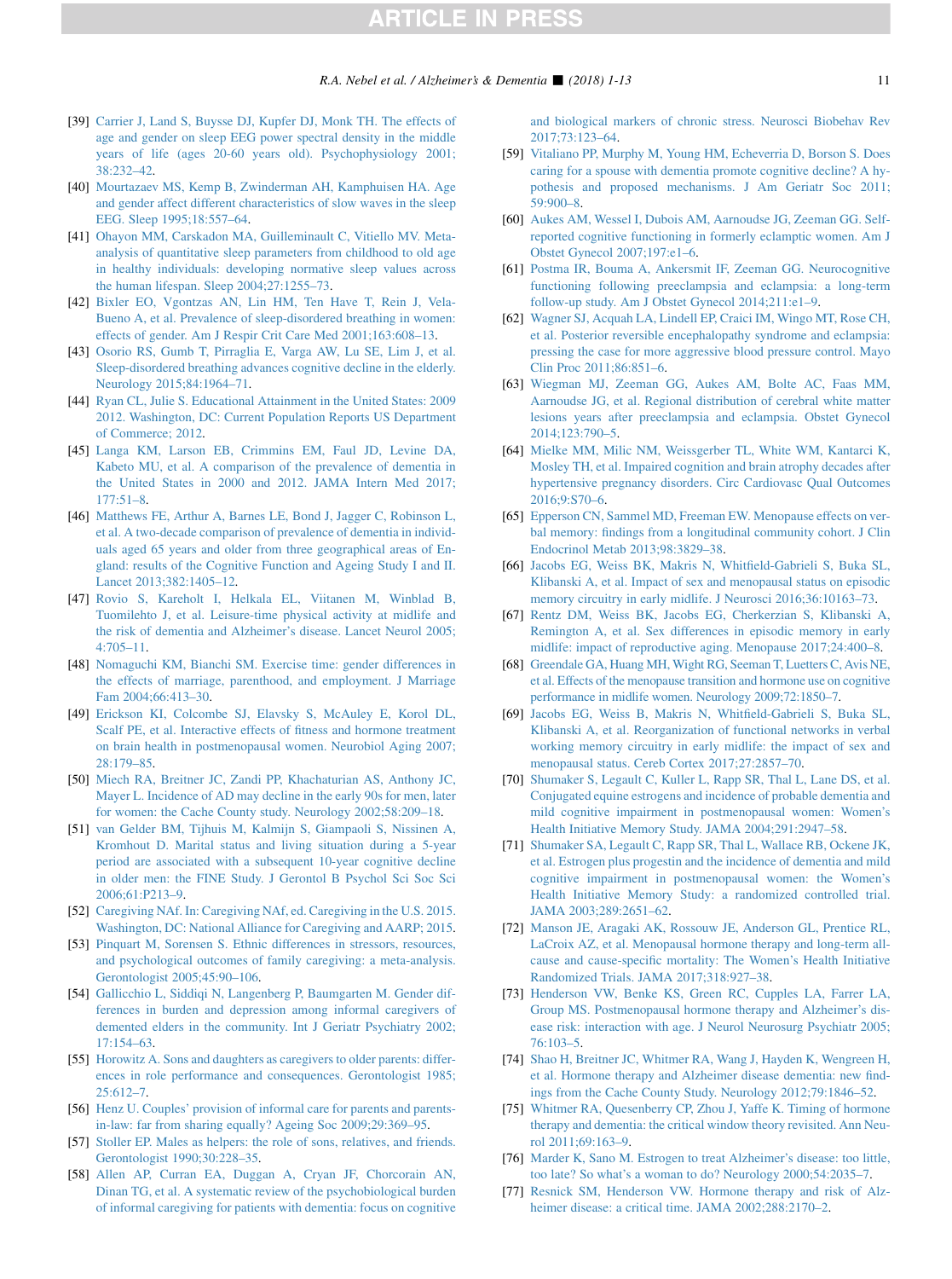#### <span id="page-11-0"></span>12 R.A. Nebel et al. / Alzheimer's & Dementia  $(2018)$  1-13

- [78] [Mikkola TS, Savolainen-Peltonen H, Tuomikoski P, Hoti F,](http://refhub.elsevier.com/S1552-5260(18)30130-4/sref78) [Vattulainen P, Gissler M, et al. Lower death risk for vascular dementia](http://refhub.elsevier.com/S1552-5260(18)30130-4/sref78) [than for alzheimer's disease with postmenopausal hormone therapy](http://refhub.elsevier.com/S1552-5260(18)30130-4/sref78) [users. J Clin Endocrinol Metab 2017;102:870–7](http://refhub.elsevier.com/S1552-5260(18)30130-4/sref78).
- [79] [Espeland MA, Shumaker SA, Leng I, Manson JE, Brown CM,](http://refhub.elsevier.com/S1552-5260(18)30130-4/sref79) [LeBlanc ES, et al. Long-term effects on cognitive function of post](http://refhub.elsevier.com/S1552-5260(18)30130-4/sref79)[menopausal hormone therapy prescribed to women aged 50 to 55](http://refhub.elsevier.com/S1552-5260(18)30130-4/sref79) [years. JAMA Intern Med 2013;173:1429–36.](http://refhub.elsevier.com/S1552-5260(18)30130-4/sref79)
- [80] [Gleason CE, Dowling NM, Wharton W, Manson JE, Miller VM,](http://refhub.elsevier.com/S1552-5260(18)30130-4/sref80) [Atwood CS, et al. Effects of hormone therapy on cognition and](http://refhub.elsevier.com/S1552-5260(18)30130-4/sref80) [mood in recently postmenopausal women: findings from the Ran](http://refhub.elsevier.com/S1552-5260(18)30130-4/sref80)[domized, Controlled KEEPS-Cognitive and Affective Study. PLoS](http://refhub.elsevier.com/S1552-5260(18)30130-4/sref80) [Med 2015;12:e1001833; discussion e1001833.](http://refhub.elsevier.com/S1552-5260(18)30130-4/sref80)
- [81] [Henderson VW, St John JA, Hodis HN, McCleary CA, Stanczyk FZ,](http://refhub.elsevier.com/S1552-5260(18)30130-4/sref81) [Shoupe D, et al. Cognitive effects of estradiol after menopause: a ran](http://refhub.elsevier.com/S1552-5260(18)30130-4/sref81)[domized trial of the timing hypothesis. Neurology 2016;87:699–708](http://refhub.elsevier.com/S1552-5260(18)30130-4/sref81).
- [82] [Kantarci K, Lowe VJ, Lesnick TG, Tosakulwong N, Bailey KR,](http://refhub.elsevier.com/S1552-5260(18)30130-4/sref82) [Fields JA, et al. Early postmenopausal transdermal 17beta-Estradiol](http://refhub.elsevier.com/S1552-5260(18)30130-4/sref82) [therapy and amyloid-beta deposition. J Alzheimers Dis 2016;](http://refhub.elsevier.com/S1552-5260(18)30130-4/sref82) [53:547–56](http://refhub.elsevier.com/S1552-5260(18)30130-4/sref82).
- [83] [Maki PM, Rubin LH, Savarese A, Drogos L, Shulman LP, Banuvar S,](http://refhub.elsevier.com/S1552-5260(18)30130-4/sref83) [et al. Stellate ganglion blockade and verbal memory in midlife](http://refhub.elsevier.com/S1552-5260(18)30130-4/sref83) [women: Evidence from a randomized trial. Maturitas 2016;92:123–9](http://refhub.elsevier.com/S1552-5260(18)30130-4/sref83).
- [84] [Maki PM, Drogos LL, Rubin LH, Banuvar S, Shulman LP, Geller SE.](http://refhub.elsevier.com/S1552-5260(18)30130-4/sref84) [Objective hot flashes are negatively related to verbal memory perfor](http://refhub.elsevier.com/S1552-5260(18)30130-4/sref84)[mance in midlife women. Menopause 2008;15:848–56.](http://refhub.elsevier.com/S1552-5260(18)30130-4/sref84)
- [85] [Rocca WA, Bower JH, Maraganore DM, Ahlskog JE, Grossardt BR,](http://refhub.elsevier.com/S1552-5260(18)30130-4/sref85) [de Andrade M, et al. Increased risk of cognitive impairment or de](http://refhub.elsevier.com/S1552-5260(18)30130-4/sref85)[mentia in women who underwent oophorectomy before menopause.](http://refhub.elsevier.com/S1552-5260(18)30130-4/sref85) [Neurology 2007;69:1074–83.](http://refhub.elsevier.com/S1552-5260(18)30130-4/sref85)
- [86] [Coppus AM, Evenhuis HM, Verberne GJ, Visser FE, Eikelenboom P,](http://refhub.elsevier.com/S1552-5260(18)30130-4/sref86) [van Gool WA, et al. Early age at menopause is associated with](http://refhub.elsevier.com/S1552-5260(18)30130-4/sref86) [increased risk of dementia and mortality in women with Down syn](http://refhub.elsevier.com/S1552-5260(18)30130-4/sref86)[drome. J Alzheimers Dis 2010;19:545–50.](http://refhub.elsevier.com/S1552-5260(18)30130-4/sref86)
- [87] [Phung TK, Waltoft BL, Laursen TM, Settnes A, Kessing LV,](http://refhub.elsevier.com/S1552-5260(18)30130-4/sref87) [Mortensen PB, et al. Hysterectomy, oophorectomy and risk of de](http://refhub.elsevier.com/S1552-5260(18)30130-4/sref87)[mentia: a nationwide historical cohort study. Dement Geriatr Cogn](http://refhub.elsevier.com/S1552-5260(18)30130-4/sref87) [Disord 2010;30:43–50](http://refhub.elsevier.com/S1552-5260(18)30130-4/sref87).
- [88] [Corbo RM, Gambina G, Broggio E, Scacchi R. Influence of variation](http://refhub.elsevier.com/S1552-5260(18)30130-4/sref88) [in the follicle-stimulating hormone receptor gene \(FSHR\) and age at](http://refhub.elsevier.com/S1552-5260(18)30130-4/sref88) [menopause on the development of Alzheimer's disease in women.](http://refhub.elsevier.com/S1552-5260(18)30130-4/sref88) [Dement Geriatr Cogn Disord 2011;32:63–9.](http://refhub.elsevier.com/S1552-5260(18)30130-4/sref88)
- [89] [Zhou G, Liu J, Sun F, Duan L, Yan B, Peng Q. Cognitive functioning](http://refhub.elsevier.com/S1552-5260(18)30130-4/sref89) [in elderly women who underwent unilateral oophorectomy before](http://refhub.elsevier.com/S1552-5260(18)30130-4/sref89) [menopause. Int J Neurosci 2011;121:196–200.](http://refhub.elsevier.com/S1552-5260(18)30130-4/sref89)
- [90] [Henderson VW, Sherwin BB. Surgical versus natural menopause:](http://refhub.elsevier.com/S1552-5260(18)30130-4/sref90) [cognitive issues. Menopause 2007;14:572–9](http://refhub.elsevier.com/S1552-5260(18)30130-4/sref90).
- [91] [Rocca WA, Grossardt BR, Shuster LT. Oophorectomy, menopause,](http://refhub.elsevier.com/S1552-5260(18)30130-4/sref91) [estrogen treatment, and cognitive aging: clinical evidence for a win](http://refhub.elsevier.com/S1552-5260(18)30130-4/sref91)[dow of opportunity. Brain Res 2011;1379:188–98.](http://refhub.elsevier.com/S1552-5260(18)30130-4/sref91)
- [92] [Vearncombe KJ, Pachana NA. Is cognitive functioning detrimentally](http://refhub.elsevier.com/S1552-5260(18)30130-4/sref92) [affected after early, induced menopause? Menopause 2009;](http://refhub.elsevier.com/S1552-5260(18)30130-4/sref92) [16:188–98](http://refhub.elsevier.com/S1552-5260(18)30130-4/sref92).
- [93] [Bove R, Secor E, Chibnik LB, Barnes LL, Schneider JA,](http://refhub.elsevier.com/S1552-5260(18)30130-4/sref93) [Bennett DA, et al. Age at surgical menopause influences cogni](http://refhub.elsevier.com/S1552-5260(18)30130-4/sref93)[tive decline and Alzheimer pathology in older women. Neurology](http://refhub.elsevier.com/S1552-5260(18)30130-4/sref93) [2014;82:222–9](http://refhub.elsevier.com/S1552-5260(18)30130-4/sref93).
- [94] [Geerlings MI, Ruitenberg A, Witteman JC, van Swieten JC,](http://refhub.elsevier.com/S1552-5260(18)30130-4/sref94) [Hofman A, van Duijn CM, et al. Reproductive period and risk of de](http://refhub.elsevier.com/S1552-5260(18)30130-4/sref94)[mentia in postmenopausal women. JAMA 2001;285:1475–81](http://refhub.elsevier.com/S1552-5260(18)30130-4/sref94).
- [95] [Barnes LL, Wilson RS, Schneider JA, Bienias JL, Evans DA,](http://refhub.elsevier.com/S1552-5260(18)30130-4/sref95) [Bennett DA. Gender, cognitive decline, and risk of AD in older per](http://refhub.elsevier.com/S1552-5260(18)30130-4/sref95)[sons. Neurology 2003;60:1777–81.](http://refhub.elsevier.com/S1552-5260(18)30130-4/sref95)
- [96] [Radford K, Delbaere K, Draper B, Mack HA, Daylight G,](http://refhub.elsevier.com/S1552-5260(18)30130-4/sref96) [Cumming R, et al. Childhood stress and adversity is associated](http://refhub.elsevier.com/S1552-5260(18)30130-4/sref96) [with late-life dementia in aboriginal Australians. Am J Geriatr Psy](http://refhub.elsevier.com/S1552-5260(18)30130-4/sref96)[chiatry 2017;25:1097–106.](http://refhub.elsevier.com/S1552-5260(18)30130-4/sref96)
- [97] [Brinton RD, Yao J, Yin F, Mack WJ, Cadenas E. Perimenopause as a](http://refhub.elsevier.com/S1552-5260(18)30130-4/sref97) [neurological transition state. Nat Rev Endocrinol 2015;11:393–405.](http://refhub.elsevier.com/S1552-5260(18)30130-4/sref97)
- [98] [Yao J, Irwin RW, Zhao L, Nilsen J, Hamilton RT, Brinton RD. Mito](http://refhub.elsevier.com/S1552-5260(18)30130-4/sref98)[chondrial bioenergetic deficit precedes Alzheimer's pathology in fe](http://refhub.elsevier.com/S1552-5260(18)30130-4/sref98)[male mouse model of Alzheimer's disease. Proc Natl Acad Sci U S A](http://refhub.elsevier.com/S1552-5260(18)30130-4/sref98) [2009;106:14670–5](http://refhub.elsevier.com/S1552-5260(18)30130-4/sref98).
- [99] [Ding F, Yao J, Rettberg JR, Chen S, Brinton RD. Early decline in](http://refhub.elsevier.com/S1552-5260(18)30130-4/sref99) [glucose transport and metabolism precedes shift to ketogenic system](http://refhub.elsevier.com/S1552-5260(18)30130-4/sref99) [in female aging and Alzheimer's mouse brain: implication for bioen](http://refhub.elsevier.com/S1552-5260(18)30130-4/sref99)[ergetic intervention. PLoS One 2013;8:e79977.](http://refhub.elsevier.com/S1552-5260(18)30130-4/sref99)
- [100] [Ding F, Yao J, Zhao L, Mao Z, Chen S, Brinton RD. Ovariectomy in](http://refhub.elsevier.com/S1552-5260(18)30130-4/sref100)[duces a shift in fuel availability and metabolism in the hippocampus](http://refhub.elsevier.com/S1552-5260(18)30130-4/sref100) [of the female transgenic model of familial Alzheimer's. PLoS One](http://refhub.elsevier.com/S1552-5260(18)30130-4/sref100) [2013;8:e59825.](http://refhub.elsevier.com/S1552-5260(18)30130-4/sref100)
- [101] [Yin F, Yao J, Sancheti H, Feng T, Melcangi RC, Morgan TE, et al. The](http://refhub.elsevier.com/S1552-5260(18)30130-4/sref101) [perimenopausal aging transition in the female rat brain: decline in](http://refhub.elsevier.com/S1552-5260(18)30130-4/sref101) [bioenergetic systems and synaptic plasticity. Neurobiol Aging](http://refhub.elsevier.com/S1552-5260(18)30130-4/sref101) [2015;36:2282–95](http://refhub.elsevier.com/S1552-5260(18)30130-4/sref101).
- [102] [Berti V, Murray J, Davies M, Spector N, Tsui WH, Li Y, et al.](http://refhub.elsevier.com/S1552-5260(18)30130-4/sref102) [Nutrient patterns and brain biomarkers of Alzheimer's disease in](http://refhub.elsevier.com/S1552-5260(18)30130-4/sref102) [cognitively normal individuals. J Nutr Health Aging 2015;](http://refhub.elsevier.com/S1552-5260(18)30130-4/sref102) [19:413–23](http://refhub.elsevier.com/S1552-5260(18)30130-4/sref102).
- [103] [Mosconi L, Murray J, Davies M, Williams S, Pirraglia E, Spector N,](http://refhub.elsevier.com/S1552-5260(18)30130-4/sref103) [et al. Nutrient intake and brain biomarkers of Alzheimer's disease in](http://refhub.elsevier.com/S1552-5260(18)30130-4/sref103) [at-risk cognitively normal individuals: a cross-sectional neuroimag](http://refhub.elsevier.com/S1552-5260(18)30130-4/sref103)[ing pilot study. BMJ Open 2014;4.](http://refhub.elsevier.com/S1552-5260(18)30130-4/sref103)
- [104] [Mosconi L, Berti V, Guyara-Quinn C, McHugh P, Petrongolo G,](http://refhub.elsevier.com/S1552-5260(18)30130-4/sref104) [Osorio RS, et al. Perimenopause and emergence of an Alzheimer's](http://refhub.elsevier.com/S1552-5260(18)30130-4/sref104) [bioenergetic phenotype in brain and periphery. PLoS One 2017;](http://refhub.elsevier.com/S1552-5260(18)30130-4/sref104) [12:e0185926.](http://refhub.elsevier.com/S1552-5260(18)30130-4/sref104)
- [105] [Kramer JH, Yaffe K, Lengenfelder J, Delis DC. Age and gender in](http://refhub.elsevier.com/S1552-5260(18)30130-4/sref105)[teractions on verbal memory performance. J Int Neuropsychol Soc](http://refhub.elsevier.com/S1552-5260(18)30130-4/sref105) [2003;9:97–102](http://refhub.elsevier.com/S1552-5260(18)30130-4/sref105).
- [106] [Sundermann EE, Rubin LH, Lipton RB, Landau S,](http://refhub.elsevier.com/S1552-5260(18)30130-4/sref106) [Biegon AAlzheimer's Disease Neuroimaging Initiative. Female](http://refhub.elsevier.com/S1552-5260(18)30130-4/sref106) [advantage in verbal memory: Evidence of sex-specific cognitive](http://refhub.elsevier.com/S1552-5260(18)30130-4/sref106) [reserve. Neurology 2016;87:1916–24.](http://refhub.elsevier.com/S1552-5260(18)30130-4/sref106)
- [107] [Sundermann EE, Biegon A, Rubin LH, Lipton RB, Mowrey W,](http://refhub.elsevier.com/S1552-5260(18)30130-4/sref107) [Landau S, et al. Better verbal memory in women than men in MCI](http://refhub.elsevier.com/S1552-5260(18)30130-4/sref107) [despite similar levels of hippocampal atrophy. Neurology 2016;](http://refhub.elsevier.com/S1552-5260(18)30130-4/sref107) [86:1368–76](http://refhub.elsevier.com/S1552-5260(18)30130-4/sref107).
- [108] [Sundermann EE, Rubin LH, Lipton RB, Landau S, Maki PM. Does](http://refhub.elsevier.com/S1552-5260(18)30130-4/sref108) [the female does the female advantage in verbal memory contribute](http://refhub.elsevier.com/S1552-5260(18)30130-4/sref108) [to underestimating Alzheimer's disease pathology in women versus](http://refhub.elsevier.com/S1552-5260(18)30130-4/sref108) [men? J Alzheimers Dis 2017;56:947–57.](http://refhub.elsevier.com/S1552-5260(18)30130-4/sref108)
- [109] [Irvine K, Laws KR, Gale TM, Kondel TK. Greater cognitive deteri](http://refhub.elsevier.com/S1552-5260(18)30130-4/sref109)[oration in women than men with Alzheimer's disease: a meta anal](http://refhub.elsevier.com/S1552-5260(18)30130-4/sref109)[ysis. J Clin Exp Neuropsychol 2012;34:989–98](http://refhub.elsevier.com/S1552-5260(18)30130-4/sref109).
- [110] [Holland D, Desikan RS, Dale AM, McEvoy LKAlzheimer's Disease](http://refhub.elsevier.com/S1552-5260(18)30130-4/sref110) [Neuroimaging Initiative. Higher rates of decline for women and](http://refhub.elsevier.com/S1552-5260(18)30130-4/sref110) [apolipoprotein E epsilon4 carriers. AJNR Am J Neuroradiol 2013;](http://refhub.elsevier.com/S1552-5260(18)30130-4/sref110) [34:2287–93](http://refhub.elsevier.com/S1552-5260(18)30130-4/sref110).
- [111] [Lin KA, Choudhury KR, Rathakrishnan BG, Marks DM, Petrella JR,](http://refhub.elsevier.com/S1552-5260(18)30130-4/sref111) [Doraiswamy PM, et al. Marked gender differences in progression of](http://refhub.elsevier.com/S1552-5260(18)30130-4/sref111) [mild cognitive impairment over 8 years. Alzheimers Dement 2015;](http://refhub.elsevier.com/S1552-5260(18)30130-4/sref111) [1:103–10](http://refhub.elsevier.com/S1552-5260(18)30130-4/sref111).
- [112] [Jack CR Jr, Bennett DA, Blennow K, Carrillo MC, Feldman HH,](http://refhub.elsevier.com/S1552-5260(18)30130-4/sref112) [Frisoni GB, et al. A/T/N: an unbiased descriptive classification](http://refhub.elsevier.com/S1552-5260(18)30130-4/sref112) [scheme for Alzheimer disease biomarkers. Neurology 2016;](http://refhub.elsevier.com/S1552-5260(18)30130-4/sref112) [87:539–47](http://refhub.elsevier.com/S1552-5260(18)30130-4/sref112).
- [113] [Sperling RA, Aisen PS, Beckett LA, Bennett DA, Craft S, Fagan AM,](http://refhub.elsevier.com/S1552-5260(18)30130-4/sref113) [et al. Toward defining the preclinical stages of Alzheimer's disease:](http://refhub.elsevier.com/S1552-5260(18)30130-4/sref113) [recommendations from the National Institute on Aging-Alzheimer's](http://refhub.elsevier.com/S1552-5260(18)30130-4/sref113) [Association workgroups on diagnostic guidelines for Alzheimer's](http://refhub.elsevier.com/S1552-5260(18)30130-4/sref113) [disease. Alzheimers Dement 2011;7:280–92](http://refhub.elsevier.com/S1552-5260(18)30130-4/sref113).
- [114] [Dubois B, Hampel H, Feldman HH, Scheltens P, Aisen P,](http://refhub.elsevier.com/S1552-5260(18)30130-4/sref114) [Andrieu S, et al. Preclinical Alzheimer's disease: definition,](http://refhub.elsevier.com/S1552-5260(18)30130-4/sref114)